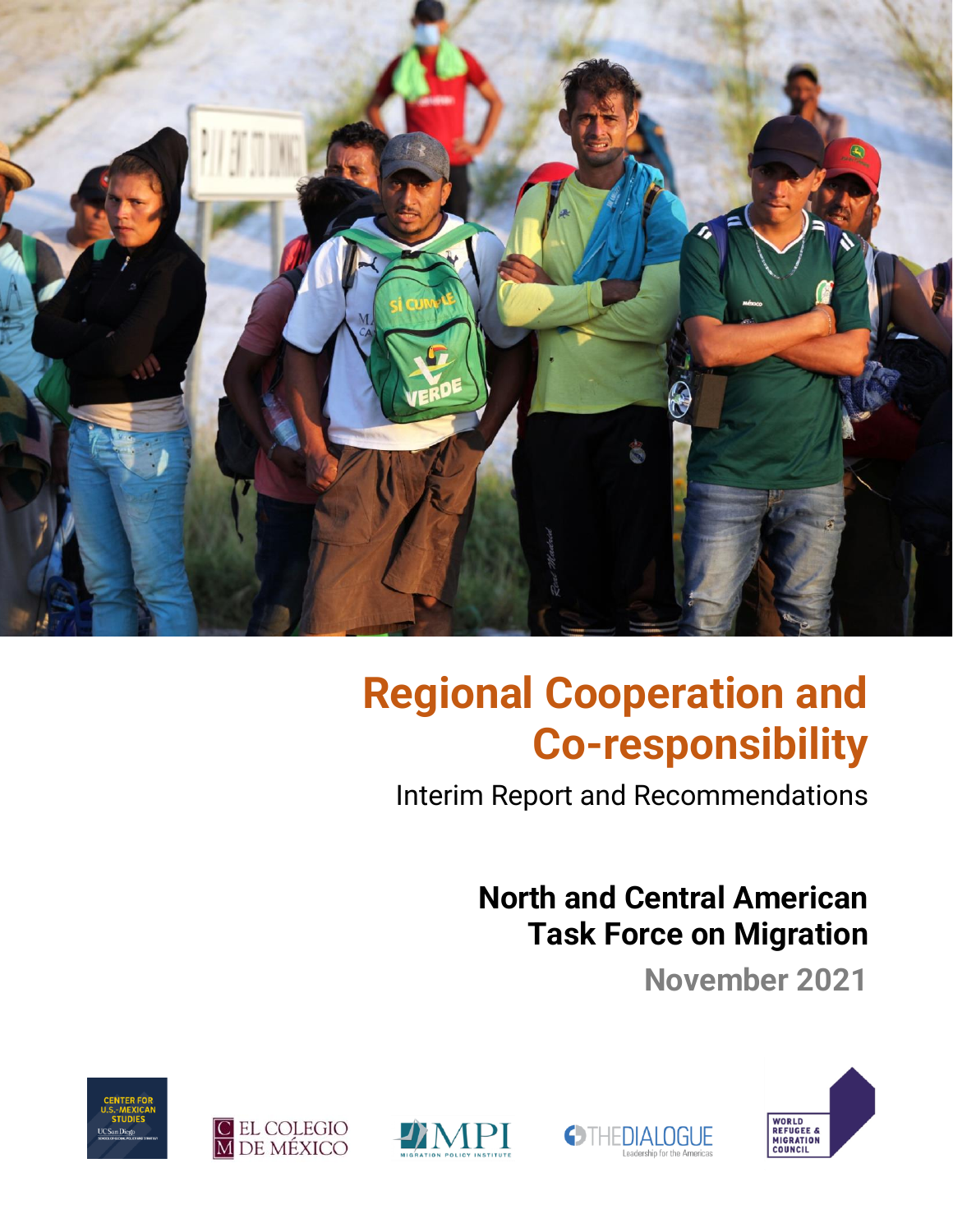North and Central American Task Force on Migration

The North and Central American Task Force on

Migration is a non-governmental forum of academics, civil society and business leaders, and former policymakers in dialogue with current government officials created to facilitate a broadly driven solution dialogue among the countries involved in the crisis of migration and forced displacement in the region. Initiated by the World Refugee & Migration Council with the Center for U.S.-Mexican Studies, El Colegio de México, the Migration Policy Institute and the Inter-American Dialogue, the task force will issue concrete recommendations for collective, regional action based on evidentiary research to promote responsibility sharing across North and Central America. This report is part of the Task Force's series of interim reports on the following topics available at [wrmcouncil.org/TaskForce:](https://wrmcouncil.org/taskforce)

#### **Task Force Co-chairs**

- Secretary Madeleine Albright, former US Secretary of State; Honorary Chair, World Refugee & Migration Council
- Honourable Lloyd Axworthy, Chair, World Refugee & Migration Council, former Canadian Minister of Foreign Affairs
- Lic. Mayu Brizuela de Avila, former Minister of Foreign Affairs, El Salvador
- Dr. Julieta Castellanos, Former Rector, National Autonomous University of Honduras

#### **Task Force Members**

- Pedro Barquero, President, Chamber of Commerce and Industries of Cortés
- **Jennifer Bond**, Founder & Managing Director, University of Ottawa Refugee Hub; Chair, Global Refugee Sponsorship Initiative
- Allert Brown-Gort, Visiting Professor of International Relations, Autonomous Tech. Institute of Mexico
- Noah Bullock, Executive Director, Cristosal
- Father Juan Luis Carbajal Tejeda, Executive Secretary, Pastoral de Movilidad Humana
- José Miguel Cruz, Director of Research, Florida International University, Kimberly Green Latin American and Caribbean Center
- Karla Cueva, Former Minister of Human Rights, Honduras
- Diego de Sola, Co-Founder and Board Member, Glasswing Katharine Donato, Director, Institute for the Study of
- International Migration, Georgetown University
- Jonathan Fanton, Special Adviser, World Refugee & Migration Council
- Fay Faraday, Canadian social justice lawyer
- Rafael Fernández de Castro, Director, Center for U.S.- Mexican Studies
- Elizabeth Ferris, Professor, Georgetown University, and Vice President of Research, World Refugee & Migration Council
- Jayne Fleming, Director of International Refugee Protection Programs, Reed Smith LLP, and International Director, Lamp Lifeboat Ladder
- **EXTERGHTM** Humanitarian protection in the region, particularly for women and children who are at greatest risk, including addressing needs of internally displaced persons and building asylum/reception capacity in Central America and Mexico.
- Co-responsibility and cooperation for managing migration, focusing on enhancing regional approaches to migration in the region.
- **.** Institutional frameworks and domestic political considerations, including rule of law, governance, corruption and accountability.
- **Investment in long-term development to address violence** and gangs, poverty and inequality, and the impacts of climate change.
- **EXTENGTHERICAL STATE STATE IS STATE:** Strengthening regular pathways for migration as an alternative to irregular migration, including private sponsorship, family reunification and labor migration.
- Fr. Leonir Chiarello, Superior General, Congregation of the Missionaries of Saint Charles (Scalabrinians)
- President Laura Chinchilla, former President of Costa Rica
- Dr. Silvia Giorguli Saucedo, President, El Colegio de México
- Cardinal Álvaro Ramazzini, Bishop of Huehuetenango, Guatemala
- **Fen Osler Hampson**, President, World Refugee & Migration Council
- Gina Kawas, Vidanta-Wilson Center Fellow

Doris Meissner, Senior Fellow and Director, U.S. Immigration Policy Program, Migration Policy Institute

- Helena Olea, Associate Director for Programs, Alianza Americas
- Salvador Paiz, Director, Foundation for the Development of Guatemala (FUNDESA)

Patricia Perez-Coutts, Chair of the Board, Cuso International Guillermo E. Rishchynski, former Canadian Ambassador and Board of Directors, Canadian Council for the Americas

- Allan Rock, President Emeritus and Professor of Law, Univ, of Ottawa; former Canadian Ambassador to United Nations
- Emilio Romano, CEO, Bank of America Mexico
- Ana Mercedes Saiz, Executive Director, Sin Fronteras
- Andrew Selee, President, Migration Policy Institute
- Michael Shifter, President, Inter-American Dialogue
- Eduardo Stein Barillas, former Vice President of Guatemala and Minister of Foreign Affairs
- **Brian Stevenson**, President and CEO, University Partnerships North America, Navitas

Irma A. Velásquez Nimatuj, Visiting Professor, Stanford Univ.

Beatriz Zepeda, Professor and Researcher, Centro de Estudios Internacionales, El Colegio de México and Former Director of FLACSO-Guatemala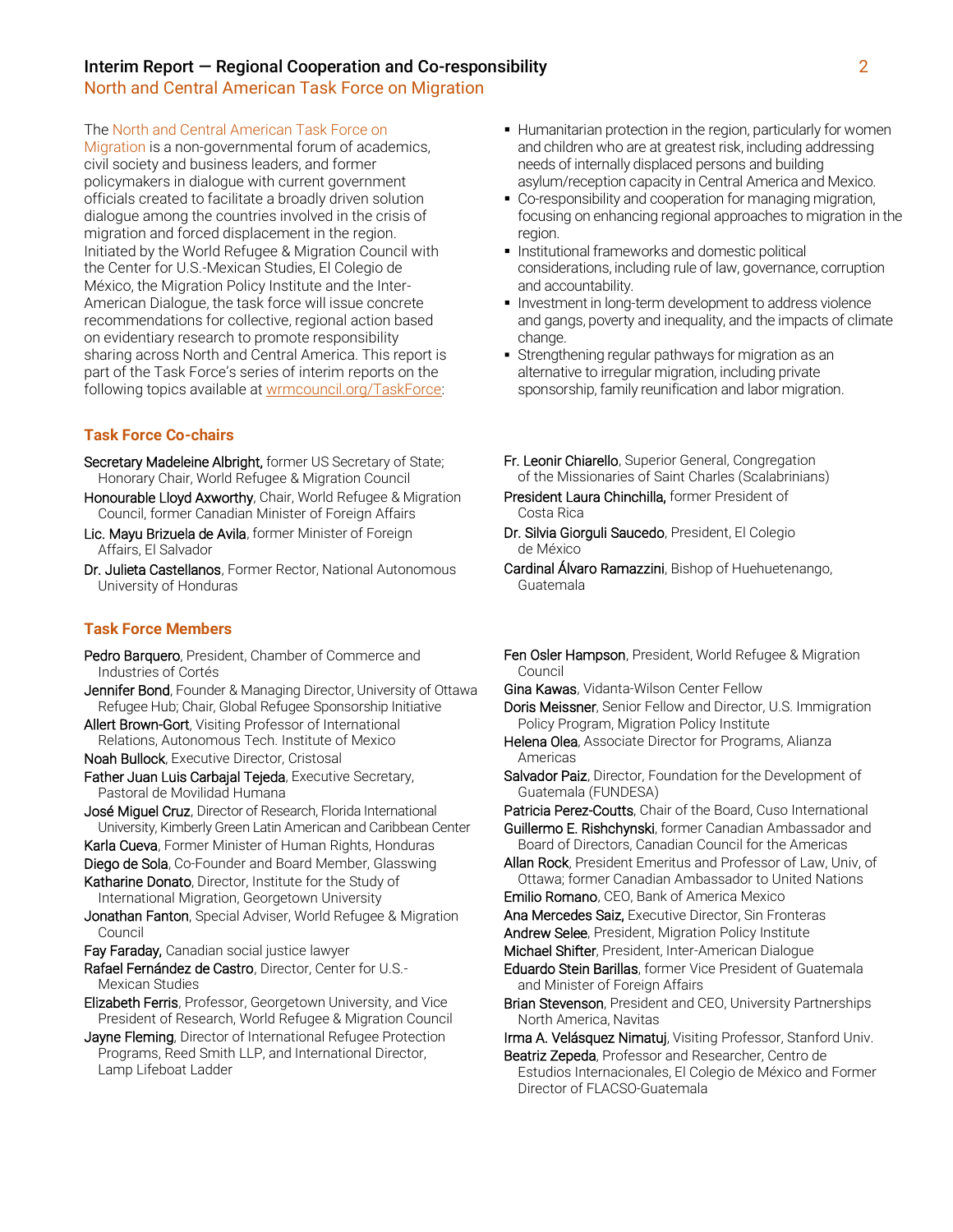North and Central American Task Force on Migration

# Interim Report on Regional Cooperation and Co-responsibility <sup>1</sup>

From Canada to Panama, waves of unilateral and bilateral attempts to address increasing Central American migration have been characterized by their reactive nature, limited reach, and narrow focus on reducing irregular migration. Policy responses prioritizing control and enforcement may have temporarily stymied spikes in migration levels — primarily to the United States and more recently also to Mexico — but have lacked a proactive strategic approach to migration management and have failed to address the root causes of migration. As a result, Central Americans who do not have accessible regular alternatives continue to make the increasingly dangerous journey through irregular channels.

Central to the vision of the Task Force's work is a belief that migration issues in Central and North America require a comprehensive regional approach. The issues are simply too complex to be dealt with by any one country acting independently. Countries throughout Central and North America, all of whom are impacted by multidirectional migration flows, have essential roles to play in addressing the causes of migration and formulating appropriate response policies. It is time to build the foundations for a regional migration system based on coresponsibility to foster the common goal of safer, more orderly, regular migration and to address the causes that have forced so many to seek protection and economic security in other countries. Countries in the region are interdependent; for example, Canada, the United States and Mexico all have aging populations

and immigration is needed to grow  $-$  and even maintain — economies. Establishing a strong regional migration initiative can reduce mounting pressures on governments while providing regular and safer channels for migrant populations.

In the spirit of the global compacts on migration and refugees, we believe that migration is a shared responsibility. Strengthening regional coresponsibility mechanisms in Central America for migrants and refugees not only offers a new lens for responding to migration in the region but will also contribute to enhanced responsibilitysharing at the global level as called for in the Global Compacts on Refugees and on Safe, Orderly and Regular Migration.

And it's not just up to governments to propose creative approaches. As the World Refugee & Migration Council recommended in its 2019 report, *A Call to Action: Transforming the Global Refugee System*, we need to build a constellation of international players working in networks to identify solutions and promote their adoption. One of the strategies to counter the increasingly frequent and unilateral "might-is-right" behaviour is to reconfigure global migration governance to enable more flexible arrangements, coalitions, and networks that draw together the constructive actors in our global community.

We are encouraged by the Biden administration's development of both a Collaborative Migration Management Strategy that emphasizes cooperation with countries in the region to address migration — a first in US history — and by a Root Causes Strategy to tackle the longstanding systemic drivers of migration (NSA 2021a, 2021b).

We also recognize that we are not starting from scratch.

 $<sup>1</sup>$  This report is informed by the research papers</sup> prepared on regional cooperation by María Eugenia Anguiano Téllez, Colegio de la Frontera Norte (*[Organizaciones regionales y migración en](https://wrmcouncil.org/download/7269/)* 

*[Centroamérica](https://wrmcouncil.org/download/7269/)*), and by Ariel Ruiz Soto, Migration Policy Institute (*[Strengthening Regional Cooperation](https://wrmcouncil.org/download/7294/)  [on Migration from Central America: Possible Ways](https://wrmcouncil.org/download/7294/)  [Forward](https://wrmcouncil.org/download/7294/)*).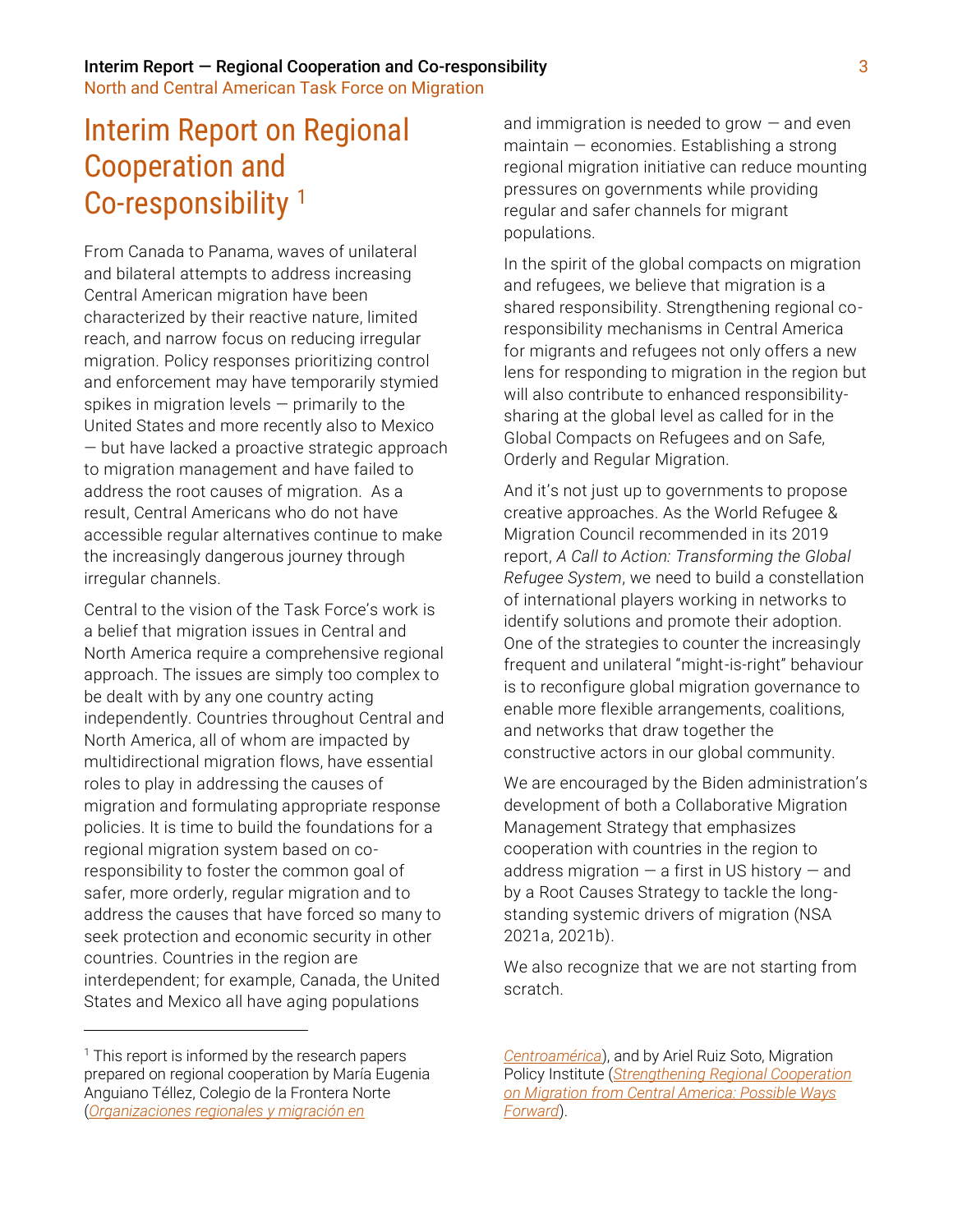North and Central American Task Force on Migration

The Americas have a long history of regional cooperation embodied in organizations, such as the Organization of American States and the Central American Integration System (SICA). In the 1980s, the US-Mexico Binational Commission strengthened dialogue between cabinet officials of the two countries, including on migration. In the 1990s, a collaborative process known as CIREFCA (see box) was successful in supporting solutions for almost 2 million people displaced by the civil wars in El Salvador and Guatemala. And today there are many regional initiatives to respond to migration — from the regional consultative process known as the Puebla process to the more recent Comprehensive Regional Protection and Solutions Framework (MIRPS). We are encouraged by SICA's adoption of the Comprehensive Regional Social Policy 2020- 2040, given its regional scope and high-level governmental engagement and urge support for its implementation. These are all important initiatives, and we commend their efforts to

bring the governments of the region together with other actors to respond to migration.

However, for the most part, these institutions were established decades ago to meet the needs at the time. A more recent and useful cooperative framework is the MIRPS, which is a major intergovernmental initiative in the application of the Comprehensive Refugee Response Framework (CRRF) and a concrete contribution to the Global Compact on Refugees that aims to encourage "regional cooperation between countries of origin, transit and destination, to foster responsibility-sharing on matters related to prevention, protection and durable solutions." However, MIRPS has a limited mandate and does not address the broader, complex challenges and needs posed by migration. Even though the plethora of organizations has created a certain institutional fatigue in the region, the reality is that the current institutions are not meeting the need for a strong regional approach to migration.

# **International Conference on Central American Refugees (CIREFCA)**

The International Conference on Central American Refugees (known by its Spanish acronym CIREFCA) was convened in May 1989 and included representatives from Belize, Costa Rica, El Salvador, Guatemala, Honduras, Mexico, and Nicaragua. The Conference was convened largely to address displacement and insecurity caused by civil wars in El Salvador, Guatemala, and Nicaragua in the 1980s – conflicts which displaced an estimated 2 million people (Redmond 1995).

At this meeting, the participating countries agreed to a Concerted Plan of Action (CPA) including 36 projects with an estimated cost of \$375 million (Betts 2006). Initially intended for 3 years, CIREFCA was eventually extended to 5 years. There have been difficulties tracking the funding associated CIREFCA, but "a total of US\$422.3 million was recorded by the CIREFCA Joint Support Unit (JSU) by 1994" (Betts 2006). This funding was contributed through international pledges at two International Follow-Up Meetings in 1990 and 1992. Most of the funding was contributed by European countries, including a \$115 million pledge from the Italian government (Betts 2006).

The CPA included protection principles that contributed to the voluntary repatriation of "27,000 Salvadorians, 62,000 Nicaraguans and the return of 45,000 Guatemalans from Mexico" (Betts 2006). In addition to refugee protection and repatriation, CIREFCA projects also focused on economic development to help address some causes of displacement. Such projects, including the Valley of Peace project in Belize, helped families who were resettled to gain economic opportunities and better integrate into their new communities (Betts 2006).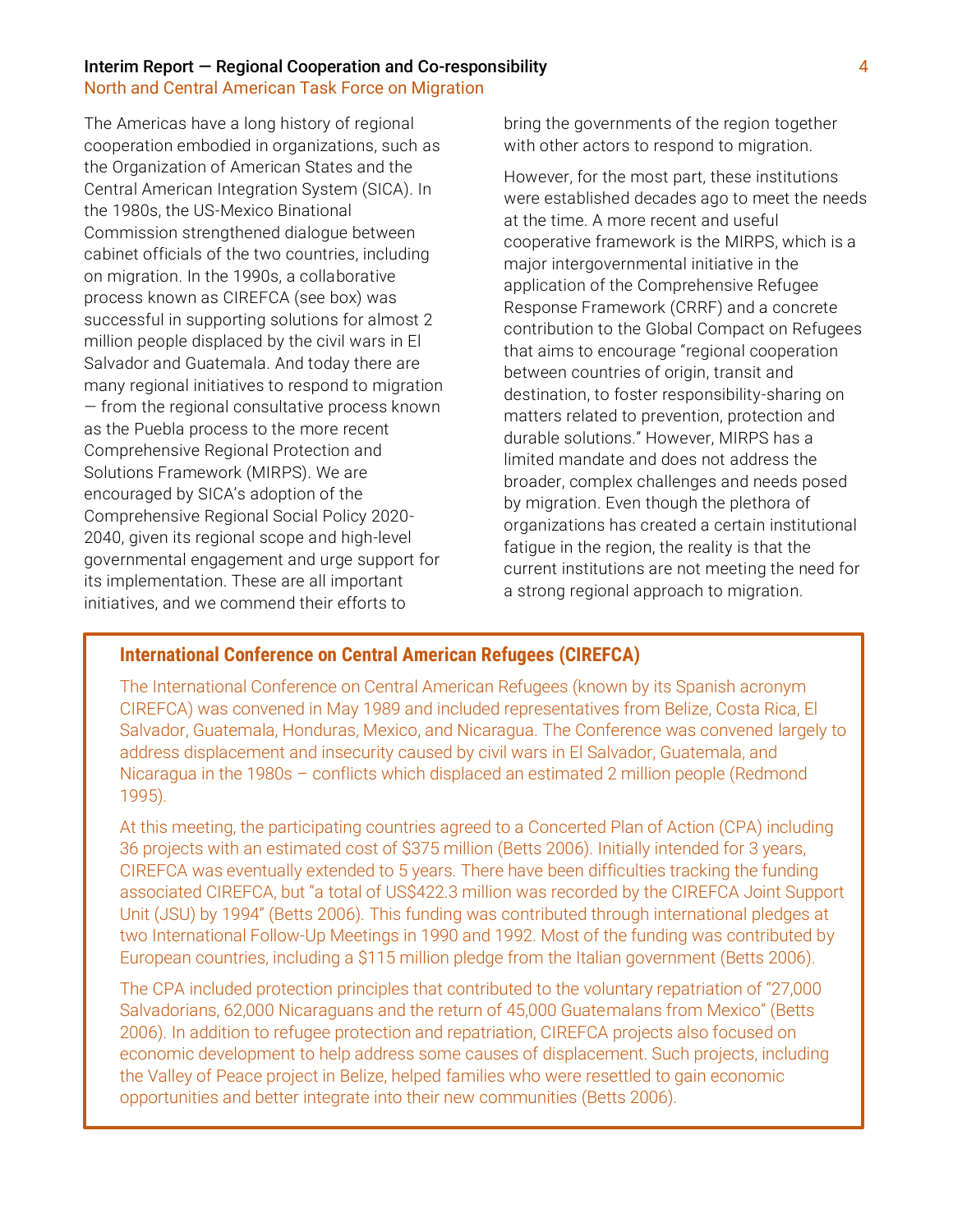# A North and Central American Migration Council: Engaging Governments, Migrant Communities and Civil Society

If there is ever a time to work toward a new, comprehensive regional framework, that time is now.

- There are two recently agreed international compacts on which to build.
- **■** Unilateral policies have thus far proved ineffective and have caused tremendous human suffering.
- Population trends indicate a need to incorporate immigration if economies are to be sustainable.
- **•** There is widespread recognition that we need to get serious about expanding alternative regular migration pathways as well as addressing root causes.
- The COVID-19 pandemic has brought home the need to develop strong cooperative mechanisms to manage global phenomena such as health and migration.

We need to get ahead of events and stop acting reactively. Furthermore, we are encouraged by the expressed interest of the Biden administration to support stronger regional engagement on migration issues and a more equitable basis.

Countries in the region can find common cause on a range of other issues, such as protection mechanisms, and development investments that can channel people into regular migration pathways, ensure security for those under threat, and provide alternatives to irregular migration. At the same time, we acknowledge that many countries in the region suffer from institutional weakness and that some of their governments are being challenged because of the prevailing corruption, impunity and absence of both the

rule of law and respect for human rights. We believe these issues, which are major root causes of migration, must be dealt with unequivocally through institutional channels, in ways that depersonalize sensitive concerns, but also have real teeth. We hope that strengthening co-responsibility for migration will lead to greater regional commitment to tackle underlying systemic issues that drive migration.

We thus propose a two-track approach. First, we should build on the North American Leaders' Summit to strengthen cooperation at the ministerial and technical levels on specific migration issues to prepare the ground for a comprehensive region-wide approach, including Central and North American countries. Such an approach would culminate in a new intergovernmental cooperative arrangement with broad civil society engagement, private sector collaboration and ample representation of migrant populations and would aim at generating region-wide migration policy grounded in respect for human rights, the states' demographic and economic priorities and the principles of cooperation and multilateralism. As an example of such an approach, the Arctic Council — an intergovernmental body with broad civil society engagement that promotes cooperation among the countries of the Arctic Circle — could be considered. The Arctic Council is not a traditional regional organization: it has a light structure with a rotating chair, focuses its efforts on specific issues, and provides a space at the table for indigenous organizations.

We suggest that a newly constituted North and Central American Council on Migration, with a rotating chair, include representatives of migrant communities, civil society organizations, academics and the private sector as full participants and that it focus its efforts on concrete actions.

Secondly, we recommend that the 2022 OAS Summit of the Americas incorporate a focus on human mobility in its agenda, particularly as the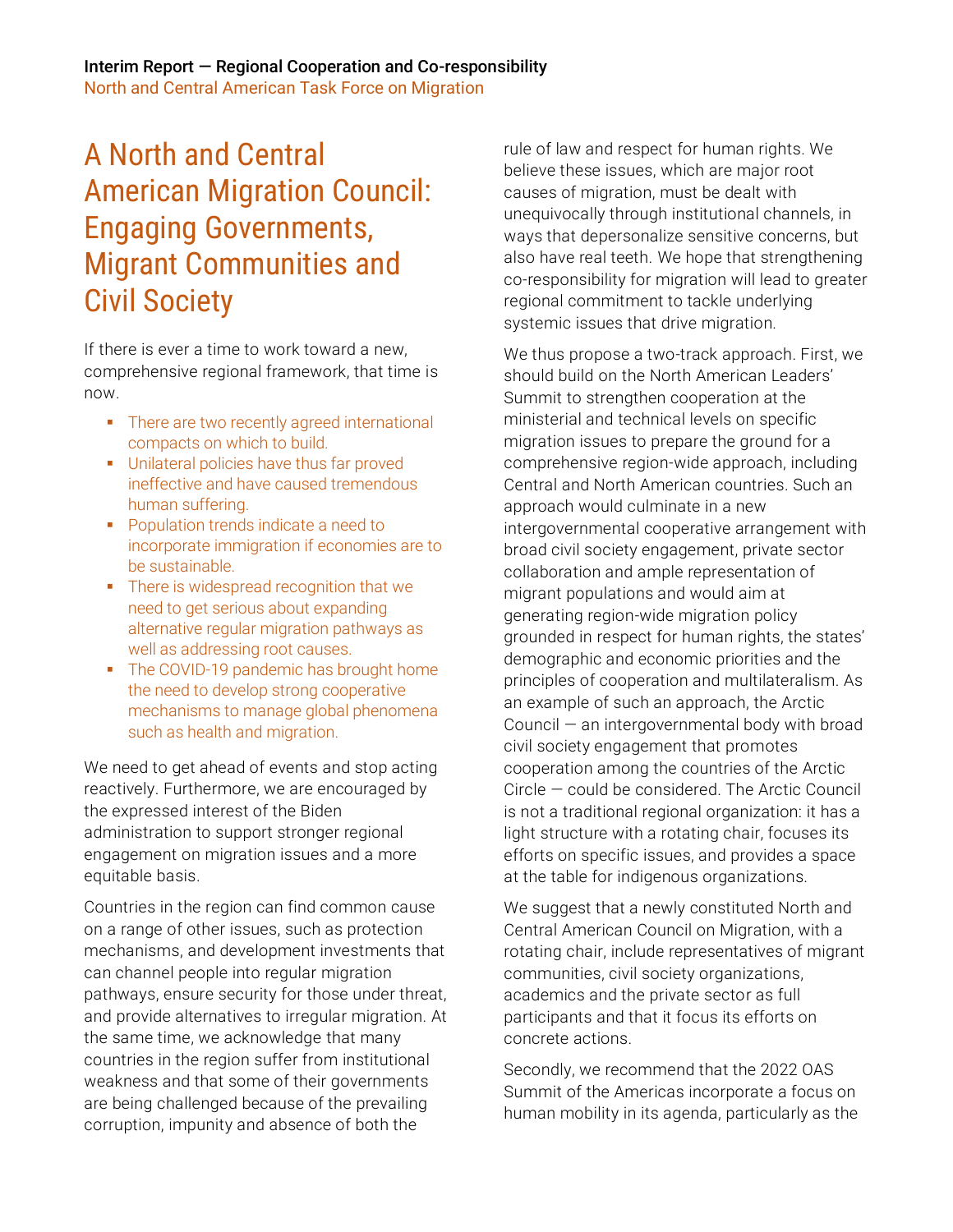current agenda items are all directly related to migration. While this Task Force is focusing on migration from Central America and Mexico, we note that growing numbers of migrants from South America and the Caribbean – as well as from outside the continent  $-$  are using the same migration routes and hence a continent-wide discussion is opportune (Giorguli-Saucedo 2016).

We recognize that much greater high-level political engagement and accountability is needed to transform the dynamic of large-scale migration in the region. Political will by all governments in the region is needed to address the insecurity and exclusion that leads people to leave their communities as well as the consequences of migration for those who leave, those who receive them and the communities

# **The Comprehensive Plan of Action for Indochinese Refugees**

The Comprehensive Plan of Action for Indochinese Refugees (CPA) was an agreement reached in 1989 in response to the ongoing migration crisis in Vietnam. Prior to the implementation of the CPA, Vietnamese migrants fleeing the country were automatically recognized as refugees. The CPA implemented an asylum screening process to determine if a person qualified for refugee status. Those who did not qualify were repatriated under a UNHCR-monitored amnesty program, intended to ensure that individuals would not be prosecuted for leaving the country illegally (Betts 2006). Countries around the world agreed to share responsibility for refugees, resettling refugees from the region and hence reducing the pressures on countries of first asylum.

Initial discussions on the drafting of the CPA included representatives from the U.S., Australia, Thailand, and UNHCR. After several meetings, the group expanded to include representatives from Canada, France, the European Union, and eventually Vietnam itself (Betts 2006). This group drafted the CPA, and the International Conference on Indo-Chinese Refugees was convened in June 1989 at the behest of ASEAN. 75 states attended the Conference in Geneva, and the CPA was adopted by acclamation (UNHCR 1989). A Steering Committee was also created at the Conference to oversee the implementation of the CPA.

In 1996, the Steering Committee of the International Conference on Indo-Chinese Refugees agreed that the CPA should come to an end (UNHCR 1996). Overall, the cost of the CPA exceeded \$500 million over 7 years, and successfully provided refuge for hundreds of thousands of Vietnamese and Lao people (Robinson 2004).

### According to UNHCR, the CPA:

…provided temporary refuge for some 112,000 asylum-seekers from Viet Nam and the Lao People's Democratic Republic, reduced clandestine departures, expanded legal departure possibilities and introduced region-wide refugee status determination procedures which helped stem the flow of asylum-seekers. The CPA facilitated the recognition and subsequent resettlement of over 74,000 Vietnamese refugees, and supported the repatriation to their country of origin and subsequent reintegration of over 88,000 Vietnamese who did not fulfil internationally recognized refugee criteria. The CPA also facilitated the resettlement of some 51,000 Lao and supported the voluntary repatriation and reintegration in their country of origin of some 22,400 Lao, most of whom were recognized as prima facie refugees (UNHCR 1996).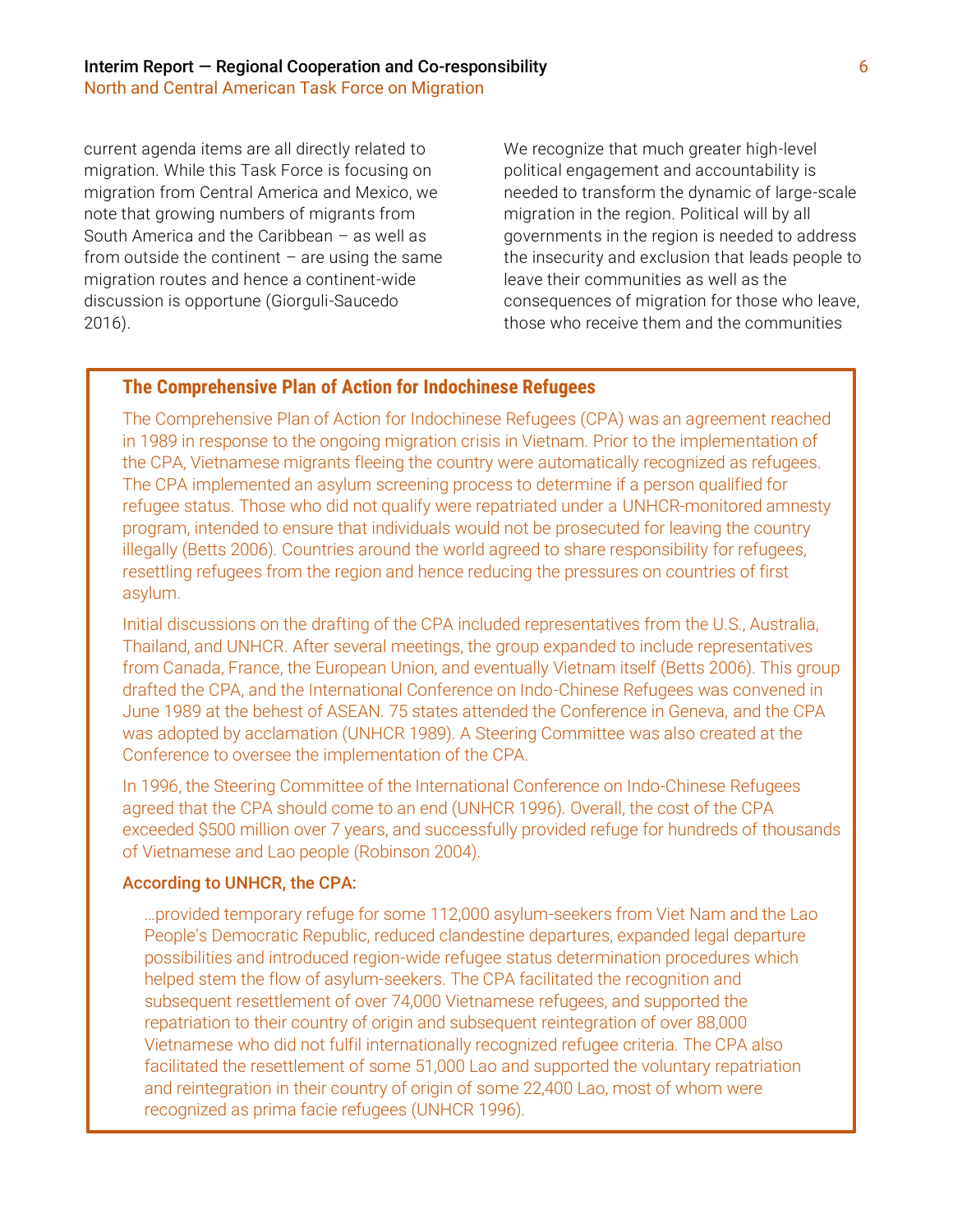they leave behind. In calling for more coresponsibility, we also direct attention to the responsibility of receiving countries to combat unscrupulous recruiting practices and exploitation of migrant workers. More engagement is needed from international financial institutions, but governments also need to demonstrate that they are willing to devote the necessary political capital to implement needed changes. A later report by the Task Force will explore ways that the international community can be supportive of needed changes in the region.

Although the Task Force will later develop recommendations for responding to both institutional and economic drivers of migration, here we emphasize that political will is key. One way of strengthening political will  $-$  of changing the political incentives  $-$  is for governments in the region to take concrete steps on specific issues — such as developing alternative migration pathways or strengthening protection of migrant children in transit — which will build confidence to enable development of a more ambitious regional cooperative system.

hoc mechanism to respond to one particular situation (while migration between North and Central America has become a permanent reality) and despite its imperfections, the CPA represented a successful international collaborative effort to resolve the increasingly protracted nature of displacement in Indochina. Four mutually supportive components of the Plan's success could apply in the Central American context: guaranteed access to seek protection, a streamlined and orderly process for regular migration, clear guidelines and consequences to discourage abuse of protection or orderly pathways, and political buy-in from origin countries to implement strategy and reach most vulnerable populations (Casella 2016; Betts 2006). At the same time, institutionalizing regional cooperation on migration in a body modelled along the lines of the Arctic Council would allow the governments of the region to work on a wide range of issues, including climate change, public health, corruption, and other deep-rooted causes of migration and the forcible displacement of persons both within states and across state boundaries. Such a forum would

## **The Arctic Council: A Model for Regional Cooperation and Civil Society Engagement**

"The Arctic Council is the leading intergovernmental forum promoting cooperation, coordination and interaction among the Arctic States, Arctic Indigenous peoples and other Arctic inhabitants on common Arctic issues, in particular on issues of sustainable development and environmental protection in the Arctic. It was formally established in 1996," according to the Arctic Council website.

The Arctic Council is composed of the Arctic States, Permanent Participants, Working Groups and Accredited Observers. Its meetings and program of work is supported by an Arctic Council Secretariat, and Indigenous Peoples' Secretariat and Task Forces and Expert Groups. It meets regularly and has a revolving chair among the different Arctic states.

In the longer term, we suggest that drawing on the legal and administrative foundations of the Comprehensive Plan of Action (CPA) for Indochinese refugees (see box) could inform future approaches to strengthen cooperation in Central America. Although the CPA was an ad

also allow for the critical engagement of civil society and other key nongovernmental bodies much as the Arctic Council does today (see box).

Today, governments in the region, from Canada to Panama, face a unique and timely opportunity to shift from an enforcement-centered strategy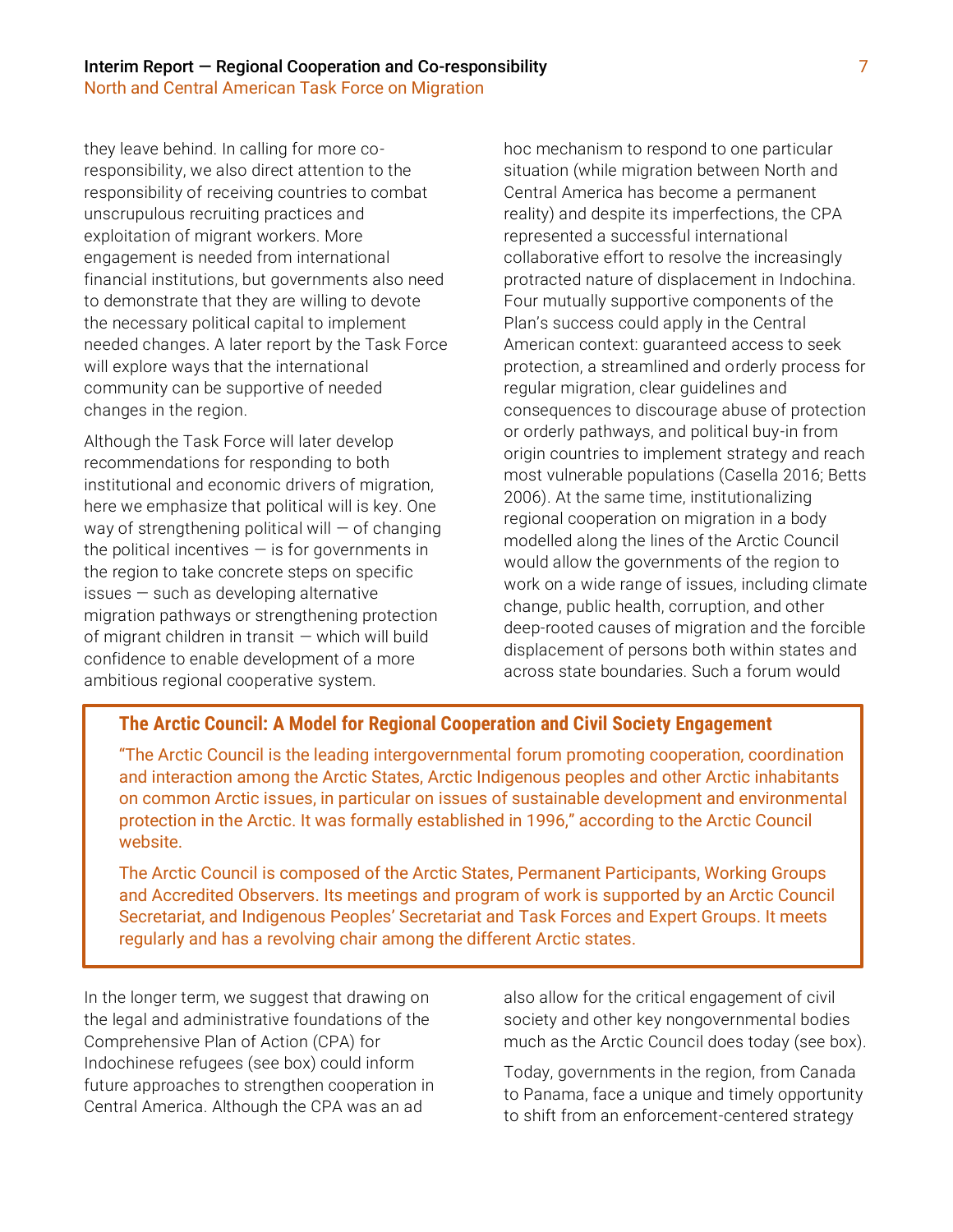to a comprehensive protection-focused system by leveraging growing interest in cooperation. The Biden administration's recent proposal to devise a "collaborative management strategy" in the region may be the most concrete and influential example, but is it not the only one (Biden, 2021). We are encouraged by the recently released Collaborative Migration Management Strategy and the US Strategy to Address the Root Causes of Central American Migration (NSC, 2021a, 2021b) which include strategies to address the underlying insecurity and the urgent protection needs in the region. We are also encouraged by the repeated references to the need to strengthen regional cooperation on a range of issues – from combatting corruption to border management – and the assertion that the US "cannot do this work alone."

The governments of Mexico, Guatemala, El Salvador and Honduras have previously called for the region to address migration based on a principle of co-responsibility (Mexican Foreign Ministry, 2021). More recently, Canada's immigration department expressed interest in increasing its capacity to resettle more Central American refugees and in advance of World Refugee Day announced three new initiatives to increase refugee arrivals, including through the expansion of the Economic Mobility Pathways Pilot (EMPP) for certain high-skilled refugees (Mehler Paperny, 2021; Immigration, Refugees and Citizenship Canada, 2021). Other examples include a request by Panama's Foreign Minister for regional cooperation and responsibility to address migration flows from Central America and Venezuela (EFE, 2021).

In recent decades border enforcement agencies and military forces have played the central role in migration management in the region. The securitization of migration is a global phenomenon (Bello 2020; Colomé-Menéndez et al 2021; Mixed Migration Centre 2019) which is increasingly evident in discussions about Central American migration. Regional cooperation in the region on security issues – which now often

include migration as well as drug trafficking and climate change – has been dominated by the United States. Although the US government has provided significant aid to Central America to "deter migration, advance US national security interests, implement the Asylum Cooperative Agreements, respond to the COVID-19 pandemic and address other health and humanitarian needs," the U.S. Government Accountability Office notes that "limited information is available about how US assistance [has] improved prosperity, governance and security in the Northern Triangle" (Meyer 2021). And while US efforts to address security concerns in the region have largely involved providing more funding to Central American security forces, there are also persistent complaints that those security forces are responsible for at least some of the violence in the region – violence which leads many to leave their countries. It is essential to strengthen the role of human rights institutions in the region and to advocate for their independence.)

While governments have a clear and legitimate interest in keeping out terrorists and criminal elements, the reality is that people are leaving their homes in Central America because of insecurity –physical, economic, social and environmental insecurity. In order to address the causes of Central American migration, the focus needs to shift from deterrence and enforcement to addressing the widespread insecurity that is driving migration. The Task Force will later formulate specific recommendations to address the political, economic and environmental factors that make it difficult  $-$  or impossible  $$ for people to live lives of dignity in their community.

While governments have the sovereign right to control their borders, other actors, particularly civil society, including both faith-based organizations and the private sector, are essential to both addressing the causes and ensuring the protection and assistance to migrants as well as to host communities and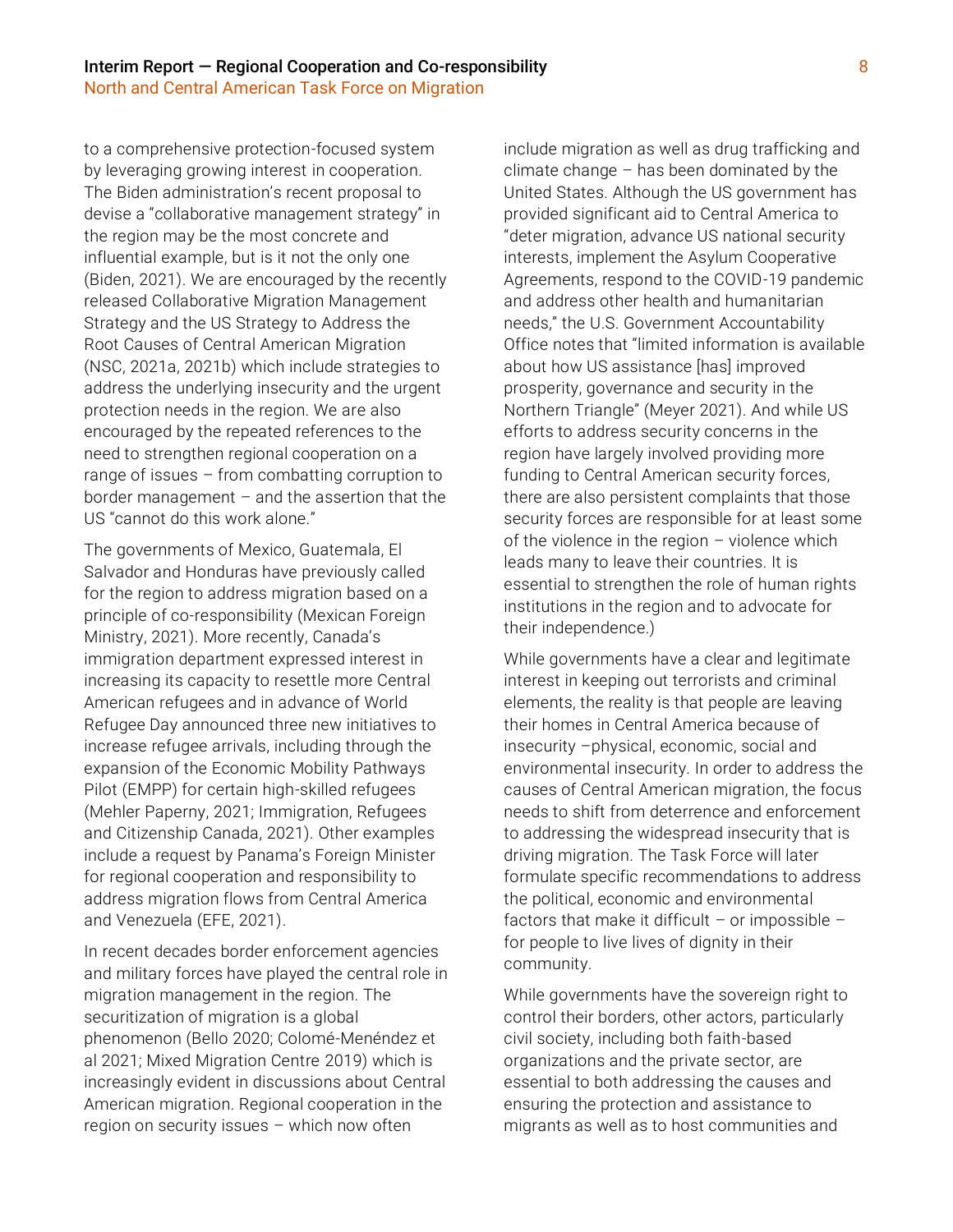those who remain behind. Developing comprehensive policies on migration means engaging a wide range of civil society actors – doctors and teachers, municipal authorities, academics and lawyers. Most of all, migrants themselves have much to contribute to policymaking and have generally been ignored or sidelined by policy-makers in all countries. Similarly international organizations have a role to play in supporting these initiatives. We encourage the strengthening of civil society networks at the regional level and suggest that a meeting of civil society, including refugee- and migrant-led organizations and private sector representatives be organized to offer concrete recommendations on enhancing a collaborative regional approach to bring individual projects and initiatives to scale. Such a meeting could also develop a civil society monitoring system to assess progress in meeting the commitments.

# **Regional Council on Migration: A Distinct Value Proposition**

To summarize, the advantages of creating an Arctic-like Council on Migration and related issues for North American and Northern Triangle countries are as follows:

- 1) The proposed Council would be political but not partisan and serve as a consultative forum to engage on a wide range of issues that go beyond the humanitarian to include addressing the deep-rooted causes of migration and forcible displacement.
- 2) The proposed Council would include representatives from Indigenous communities, the private sector, and civil society and give voice to these groups through membership in its various working groups and related activities, much as the Arctic Council operates, and would serve as a forum for constructive dialogue and the exchange of ideas and proposals for cooperation. As in the

Arctic Council, Indigenous and other civil society groups would be founding members with all the prerogatives of involvement except a vote.

- 3) The proposed Council would not be a mechanism to disburse funds but would serve as a forum for donors (perhaps through a donors Working Group) to assess new and emerging needs in the Central American region, secure and monitor pledges, and provide a platform to promote greater levels of donor engagement and support on an ongoing basis.
- 4) The proposed Council would serve to promote functional cooperation in areas that affect  $-$  and will in the future affect — migration and displacement patterns in the region, including *inter alia*:
- promoting research on climate change and its differential impact on local communities and appropriate mitigation and sustainable development measures and responses;
- promoting the development of the rule of law and gender/LGBTQ+ equality as it affects migrants and marginalized groups in the region with the active engagement of representatives of these communities;
- promoting the development and implementation of legal pathways for migration;
- identifying ways to promote entrepreneurship and economic development in those communities and areas which traditionally have been the major sources of migrants from the region; and
- strengthening public health access and service delivery to affected communities, etc.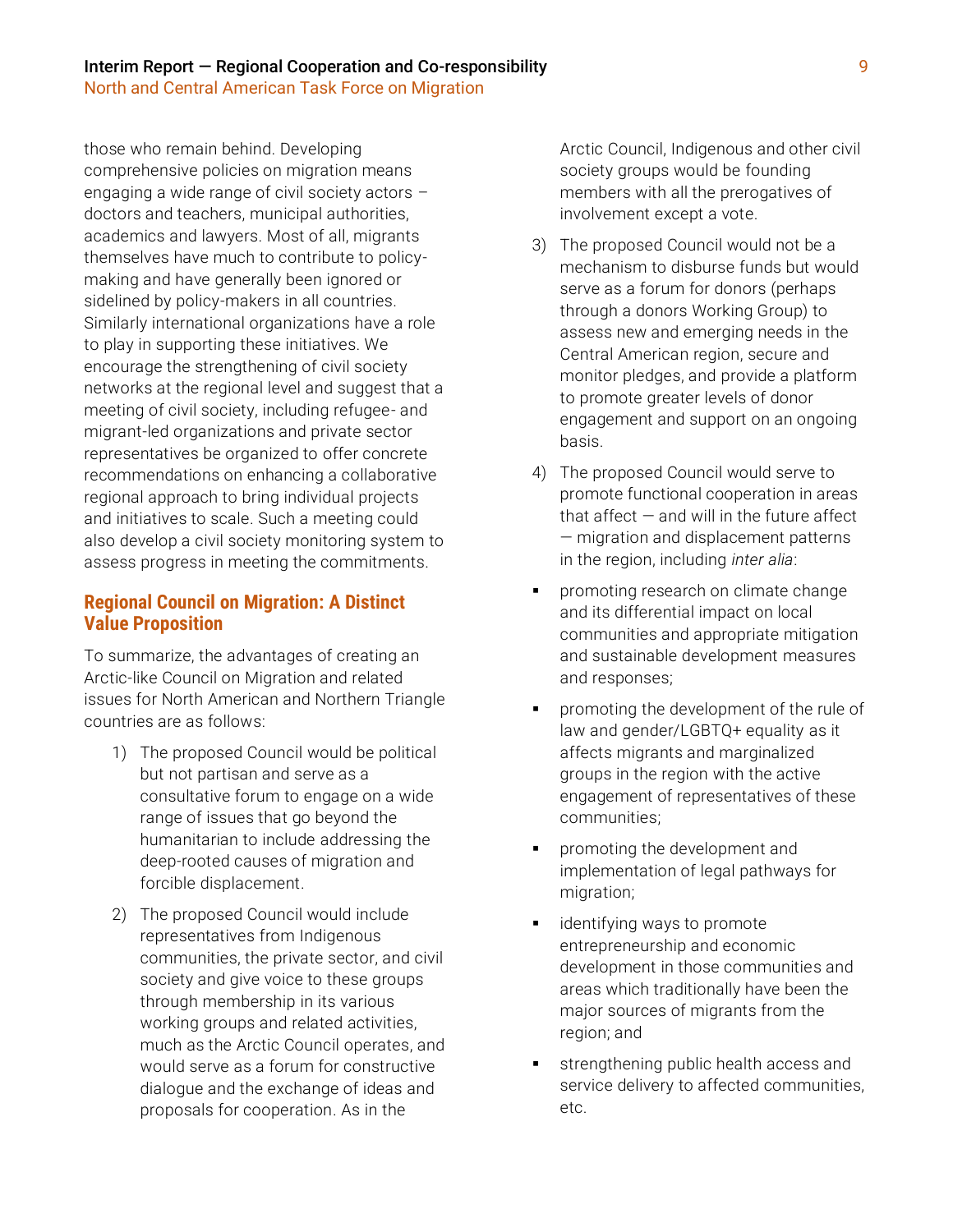- 5) The proposed Council would have a flexible structure in terms of the composition of its various working groups and would bring in new voices as key interests are affected by new challenges as in the case of public health during a pandemic.
- 6) The proposed Council would serve as a mechanism to reduce political tensions prior to a crisis and/or as new issues as arise.
- 7) Like the Arctic Council, the proposed Council would have a rotating chair among its member countries.
- 8) The proposed Council would be staffed by a small secretariat financially supported by one of its members (e.g., Canada) much as the Arctic Council does today and would maintain a "light" administrative footprint.
- 9) Government membership in the proposed Council would be at the foreign ministerial level though other senior officials, including Heads of Government, could also attend meetings of the Council, as required.

# Existing Regional Mechanisms' Engagement with Migration

Regional governance in Latin America generally, and in Central America specifically, faces many challenges. As Merke et al (2021) note:

Latin American governments urgently need to work together to address the manifold challenges they face. Yet, despite the high stakes, traditional regional governance mechanisms seem paralyzed, lacking even the capacity to discuss the current untenable situation, let alone address it. The conventional wisdom is that regional cooperation across Latin America is practically nonexistent because its heads of state have insurmountable ideological differences and because the region's dominant diplomatic institutions have failed to fulfill their purpose.

And yet, Latin America has been in the forefront in developing normative frameworks for the movement of people — notably the 1984 Cartagena Declaration, the 1994 San José Declaration on Refugees and Displaced Persons, and the 2014 Brazil Plan of Action. CIREFCA, a comprehensive collective response to displacement in the 1990s, is evidence that Central American governments can work together in addressing issues of mobility within the region. The following section provides a brief overview of existing regional organizations and initiatives.

SICA, the Central American Integration System, was established in 1991 through the Protocolo de Tegucigalpa, bringing together Belize, Guatemala, El Salvador, Honduras, Nicaragua, Costa Rica and Panama with the Dominican Republic as an associated state. In 2006, SICA established the C-A4 Group as "a first partial step toward the free movement of persons" which permitted non-labor mobility between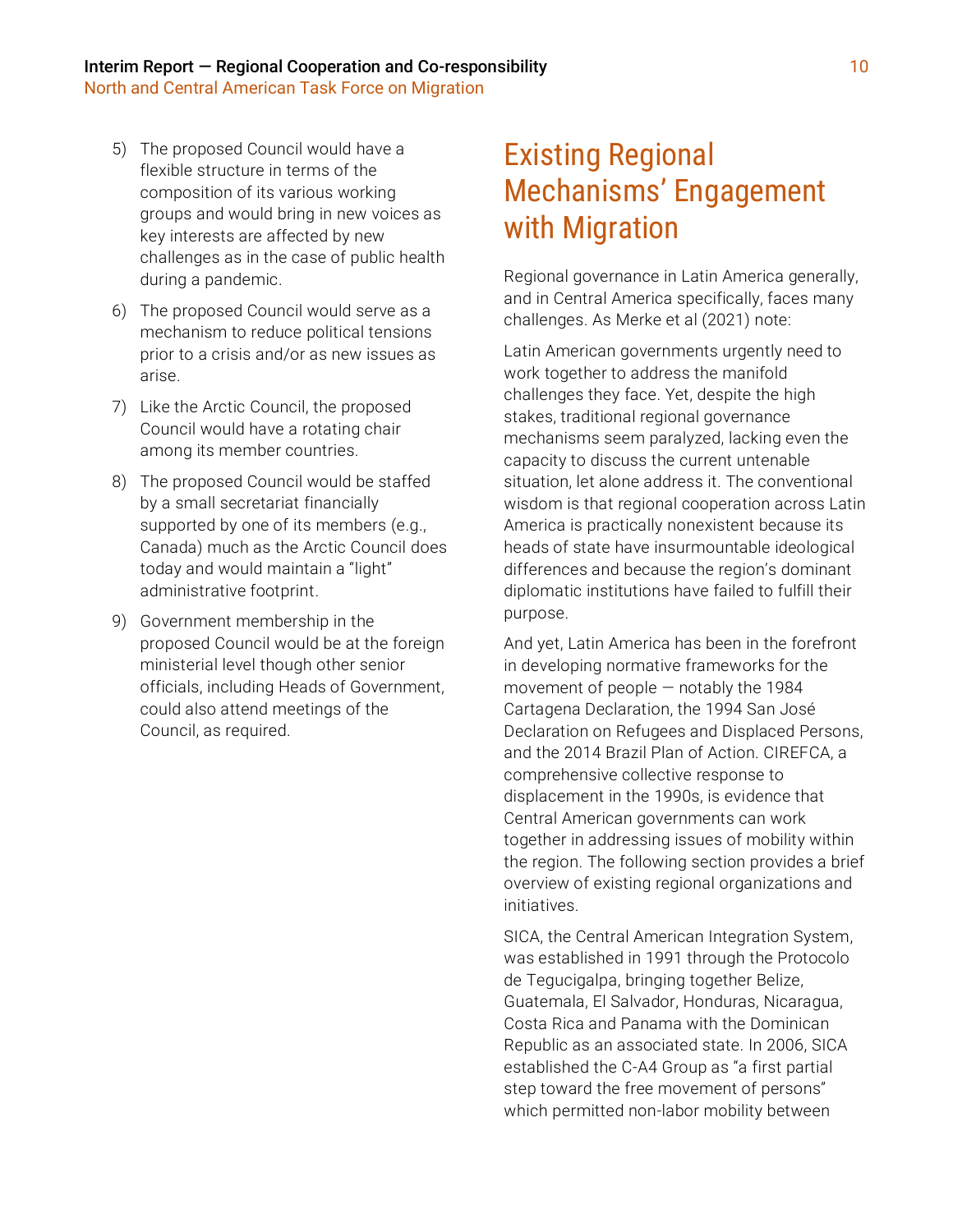Guatemala, Honduras, El Salvador and Nicaragua but which excluded Belize, Costa Rica and Panama (Heredia 2016: 12). In 2014 an Agreement of Collaboration between the General Secretary of SICA and the UN High Commissioner for Refugees was signed, and later ratified in 2018, with the goal of developing joint strategies relating to forced displacement and human rights protection. The agreement promoted cooperation to implement the Action Plan 2018-2019 around 5 aspects: 1) regional coordination and cooperation, 2) institutional strengthening, 3) information management, 4) harmonization and promotion of legal frameworks and public policies, 5) formulation and implementation of assistance and protection projects.

In June 2018, the Summit of Presidents of SICA, endorsed "the necessity of establishing a regional instrument to confront regional challenges" on migration and forced displacement, evaluating its causes and consequences with the aim of developing a Comprehensive Plan of Action (PAIM-SICA). In July 2019, with the collaboration of SICA, IOM and UNHCR, a regional report  $-$  "Findings of the base line study on migration and displacement in the SICA region" — was published in which action lines and national and regional strategies were proposed around the issues of migration policy, economic cooperation, social aspects (including refugee protection and human trafficking and smuggling) and international cooperation (including comprehensive management of migratory policies). In early 2020, however, the emergence of COVID-19 meant that the attention of Central American governments – like governments everywhere – shifted and these plans on migration were put on a back burner.

SICA has also supported projects on the integration and reintegration of children and youth at risk of irregular migration (2017) with German government support and developed initiatives for comprehensive assistance in health to migrants in transit, returnees and

separated families in the SICA region. SICA continues to work to raise awareness and build capacity to promote the respect of the rights of migrants and refugees, particularly between governmental authorities and law enforcement agencies who are responsible for managing migration.

CEPREDENAC (Centro de Coordinación para la Prevención de Desastres en Centroamérica y la Republica Dominicana) is a 27-year-old organization under SICA which brings together disaster management agencies from throughout the region to share information and best practices in all aspects of disaster management from prevention to response to recovery. It is considered to be one of the strongest regional disaster networks in the world.

These initiatives are important  $-$  and it is impressive that SICA has managed to survive 30+ years of political change and various crises in the region. But, like all regional and international organizations, SICA can only do as much as its members support and, so far, SICA's work on migration has been primarily as a place for dialogue.

# Puebla Process/Regional Conference on Migration (CRM)

The Regional Conference on Migration (CRM), also known as the Puebla Process, was created in February 1996 as a forum for discussion on regional migration issues with the objective of coordinating policies, improving migration management and promoting cooperation to respond to the growing movement of persons in the Central and North American regions. Currently including Canada, the United States, Mexico, Belize, Cosa Rica, El Salvador, Guatemala, Honduras, Nicaragua, Panama and the Dominican Republic, the Puebla Process engages national vice-ministers or undersecretaries directly involved in migration management and assistance. The United States provides 50 percent of the total CRM budget, followed by Canada (24 percent), Mexico (11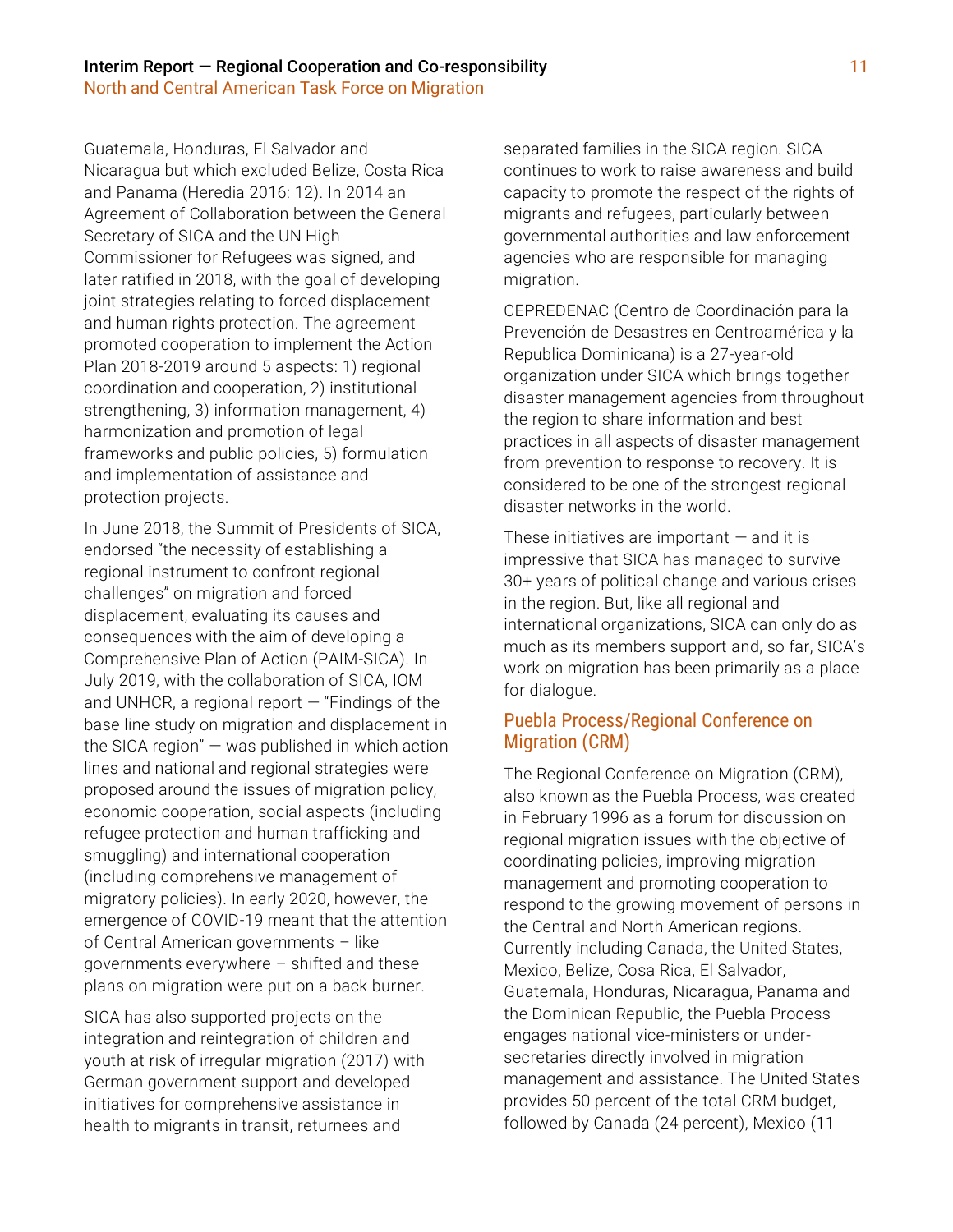percent), and the rest of the countries with 1.77 percent each. A host of international organizations and five other countries participate as observers in the process. Although civil society is not formally included in the CRM, since 1998 the Regional Network of Civil Organizations for Migration (RROCM) has represented NGOs who work on migration issues with the CRM although little information is available about this network.

As a regional consultative process on international migration, CRM promotes the exchange of information and experiences for coordination and cooperation on a range of migration-related issues, including studies, capacity-building, and developing guidelines. In June 2021, in collaboration with IOM, the CRM launched a program of regional training focused on protection and assistance to vulnerable migrants for front-line personnel and policymakers.

The Puebla Process has provided an important forum for discussion on migration issues in the region and has enabled national policymakers to become familiar with migration issues in other countries in the region. Although the process is sometimes seen as dominated by US interests, these dialogue efforts have undoubtedly built confidence in regional approaches to migration – often sensitive and controversial issues. As we have seen in other contexts, these initiatives can serve as confidence-building measures for broader cooperative efforts.

### Committee on Migration Issues (Comisión de Asuntos Migratorios) — Organization of American States

In July 2012, the General Assembly of the Organization of American States established the Committee on Migration Issues (CAM) as a forum charged with recognizing and analyzing the contributions and challenges of migration in countries of origin, transit, destination and/or return, including a gender perspective and within a human rights framework. This follows the work of the Comisión Especial de Asuntos Migratorios (CEAM) which operated between April 2008 and June 2012.

CAM promotes dialogue, cooperation, and sharing of experiences, lessons learned and best practices at the international, regional, subregional and bilateral levels with respect to migration as well as with regional consultative processes, such as the CRM and international organizations such as IOM. The Committee also considers migration-related issues referred to it by the OAS General Assembly or the Inter-American Council for Integral Development (CIDI).

Among CAM's activities it is worth highlighting its 2017 campaign 'Migrants count in the Americas' which focused on recognizing the contributions of migrants to their countries of origin and destination and hence the importance of their inclusion in the communities where they reside.

### Marco Integral Regional para Protección y Soluciones (MIRPS) Comprehensive Regional Framework for Protection and Solutions

Even before the 2016 UN Summit on Refugees and Migrants, governments in the region recognized the need for a comprehensive regional approach to forced displacement in northern Central America that would simultaneously address needs in the countries of origin, transit and destination. With the support of UNHCR and the OAS, in 2017, Belize, Guatemala, Honduras, Costa Rica, Mexico and Panama agreed to work together in establishing a regional framework known as MIRPS, with El Salvador joining in 2019. A MIRPS Support Platform, now chaired by Canada, was established with the participation of Argentina, Brazil Canada, Colombia, Spain, France, Italy, Sweden, Switzerland, the United States and the European Union, SICA, the InterAmerican-human rights system and the UN Development Group have also participated in MIRPS activities.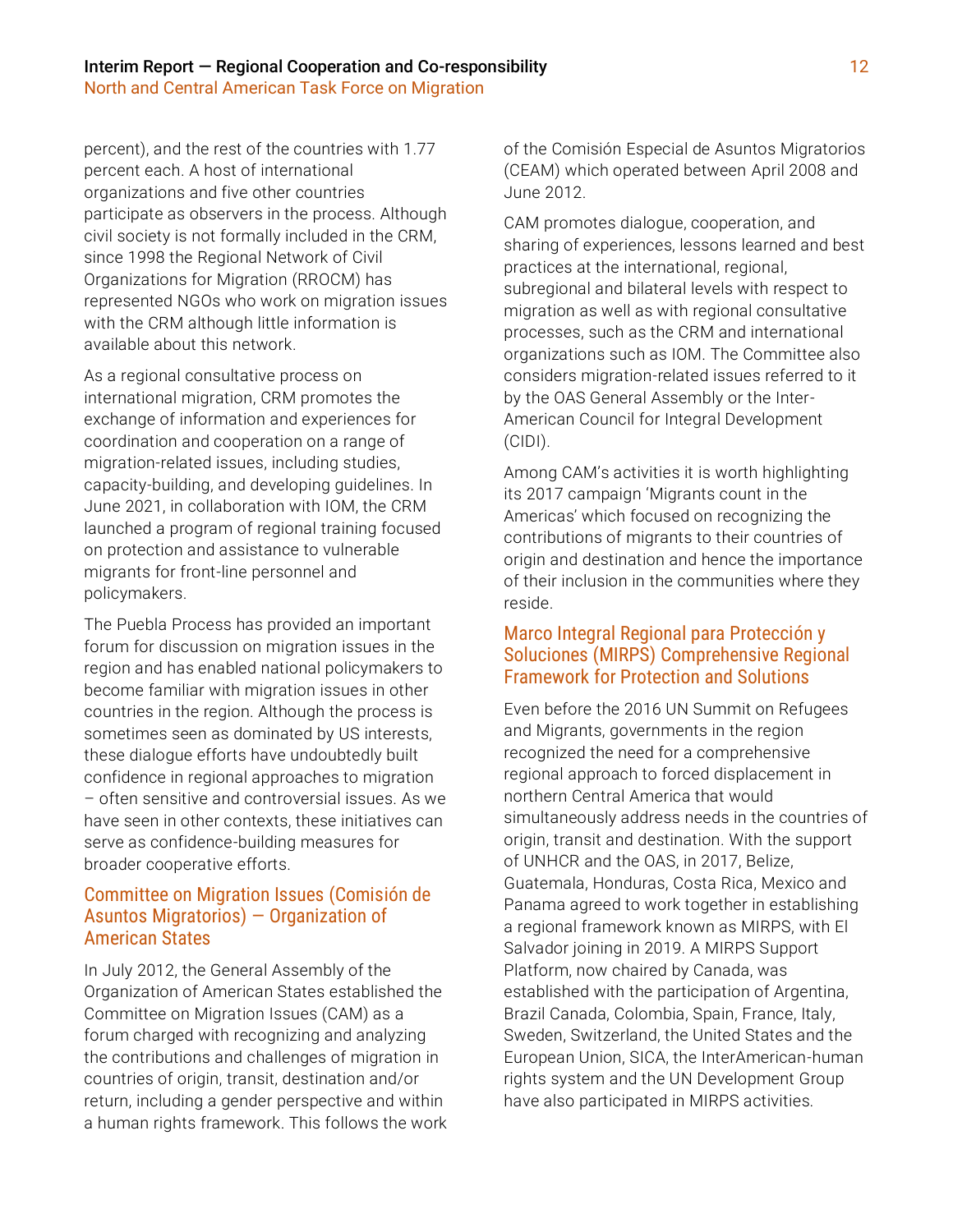MIRPS, based on a whole of society approach to displacement in the region, can point to a number of achievements in recent years – supporting legislation in Mexico for protection of displaced persons, training programs throughout the region, promoting access to labor support services for refugees, construction of shelters for migrants and expanding access to health for migrants. MIRPS has developed a portfolio of 30 priority projects involving development actors and other key stakeholders. In the MIRPS Solidarity event celebrated on 10 June 2021, governments, international organizations, agencies and other actors, announced US\$110 million in contributions to MIRPs.

MIRPS has set up a number of working groups which have formulated detailed recommendations on specific displacement issues, including internal displacement. Its annual reports include progress made by each of its member countries as well as an assessment of progress at the regional level on protection, solutions and strategic partnerships (MIRPS 2020).

MIRPS is a promising initiative  $-$  certainly one of the strongest regional initiatives to implement the intentions of the Global Compact on Refugees at the regional level. However, its exclusive focus is those who are forcibly displaced rather than on (voluntary) migration.

MIRPS (largely supported by UNHCR) and the Puebla Process (largely supported by IOM) have provided regional forums for discussions among national ministries and agencies working on migration and displacement. Relationships have been established between stakeholders and international organizations have provided important support, including information on good practices from other regions. And both MIRPS and the Puebla process can be useful sounding boards to discuss implementation of regional cooperation strategies to address Central American migration. And as discussed in the first interim report of the Task Force – on

Humanitarian Protection in the Region – MIRPS is playing an important role in building asylum capacity in the region (WRMC 2021). But more is needed – specifically greater high-level political commitment and more regional forums for strengthening civil society's role in migration.

There are many other regional organizations, such as the Sistema Económico Latinoamericano y del Caribe (SELA) that also organize meetings on migration as well as meetings organized by individual countries on specific migration-related issues, such as the recent high-level meeting organized by Panama on irregular migration (Panama 2021).

### **Civil Society and Regional Organizations**

There are a number of innovative ways that civil society organizations have worked across borders. For example, Jóvenes Promesas is a regional initiative on education targeting at-risk Central American youth. As a multi-level and multi-stakeholder project, it involves governmental and educational institutions, NGOs, international actors, academia and host families. As noted in our interim report on humanitarian protection in the region, regional networks of women's organizations are particularly well-placed to advocate for initiatives to protect people at risk in the region.

We are particularly encouraged by the networks of faith-based organizations which are often on the front lines of supporting migrants, refugees, and internally displaced persons as well as efforts to address the causes which compel people to move. Faith in action, a coalition of local Central American civil society organizations together with their North American counterparts, has launched Iniciativa Causas Raíz (root causes) as a basis for joint action to address the causes of migration – primarily economic causes and the need for jobs. The initiative, under the leadership of faith-based organizations, has called for more support to local organizations, finding that less than 4 percent of the millions of dollars in USAID funds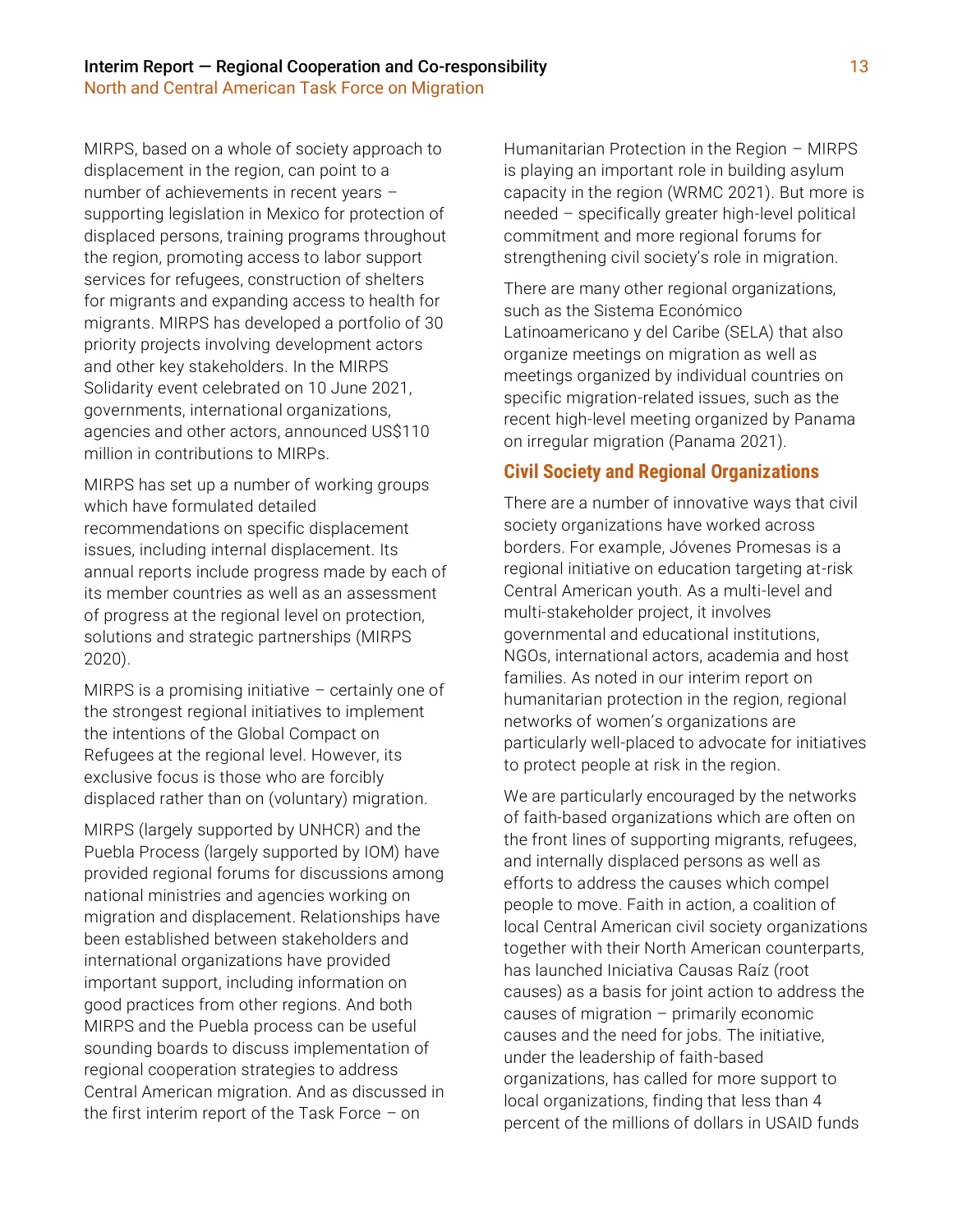#### Interim Report — Regional Cooperation and Co-responsibility 14 North and Central American Task Force on Migration

for the region has gone to local organizations (Faith in Action 2020). The US Conference of Catholic Bishops (USCCB) is committed to working with Central American Catholic institutions to address the causes of migration from the region – providing important insights from grassroots experiences to mobilize political action (USCCB 2021). The Scalabrini International Migration Network not only provides direct services to migrants at every step of their journeys but also advocates for ethical approaches to migration governance. Faith-based NGOs such as World Vision, Church World Service, and Mennonite Central Committee are also important actors as are the many religious orders working at borders and with communities.

The private sector also plays an important role  $$ particularly in supporting access to services and developing livelihood opportunities in the region. We are encouraged by the efforts of Partnership for Central America, a coalition of private sector organizations working to support long-term development in the region.

# Recommendations:

1. We suggest that the next North American Leaders' Summit between the heads of state of Canada, Mexico and the United States issue a joint declaration on the urgent need for a North and Central American regional approach to address migration. We also ask the leaders to intensify their diplomatic efforts to work together on specific migration issues. We call on the Summit to work towards the establishment of a new joint regional body, charged with strengthening regional co-responsibility for migration and which brings in representation from both governments and civil society representation – including migrant communities and the private sector — based on the model of the Arctic Council.

- 2. We also suggest that the Summit take the lead in establishing several ad hoc, timeurgent working groups with governmental and civil society representation from throughout the region to:
	- **•** Develop a comprehensive immediate action plan to ensure that both migrants and receiving communities have access to the COVID-19 vaccine. It is in the interests of all actors that migrants are protected from the virus and that resources are made available to limit the spread of the virus.
	- Move toward a comprehensive strategy in the region for reducing COVID-19-related border restrictions for asylum-seekers and unlawful returns of migrant populations.
	- Develop an immediate action plan to protect migrant children and women and prevent family separation.
	- Develop a regional strategy for enhancing protection of Central American children and women in the region as called for in our report on humanitarian protection in the [region with an emphasis on engaging](https://wrmcouncil.org/publications/report/interim-report-recommendations-humanitarian-protection-in-the-region-a-state-of-emergency/)  [grassroots youth and women's](https://wrmcouncil.org/publications/report/interim-report-recommendations-humanitarian-protection-in-the-region-a-state-of-emergency/)  [organizations](https://wrmcouncil.org/publications/report/interim-report-recommendations-humanitarian-protection-in-the-region-a-state-of-emergency/).
	- Work with Central American civil society, including representatives of Indigenous groups, internally displaced populations, and governments to strengthen protection of internally displaced persons.
- 3. We recommend that existing regional organizations and civil society networks including migrant-and refugee-led organizations as well as private sector coalitions — share their recommendations for enhanced regional coordination with the organizers of the North American Leaders' Summit and the Summit of the Americas. Monitoring mechanisms to measure progress toward meeting new goals on migration and human security should also be developed.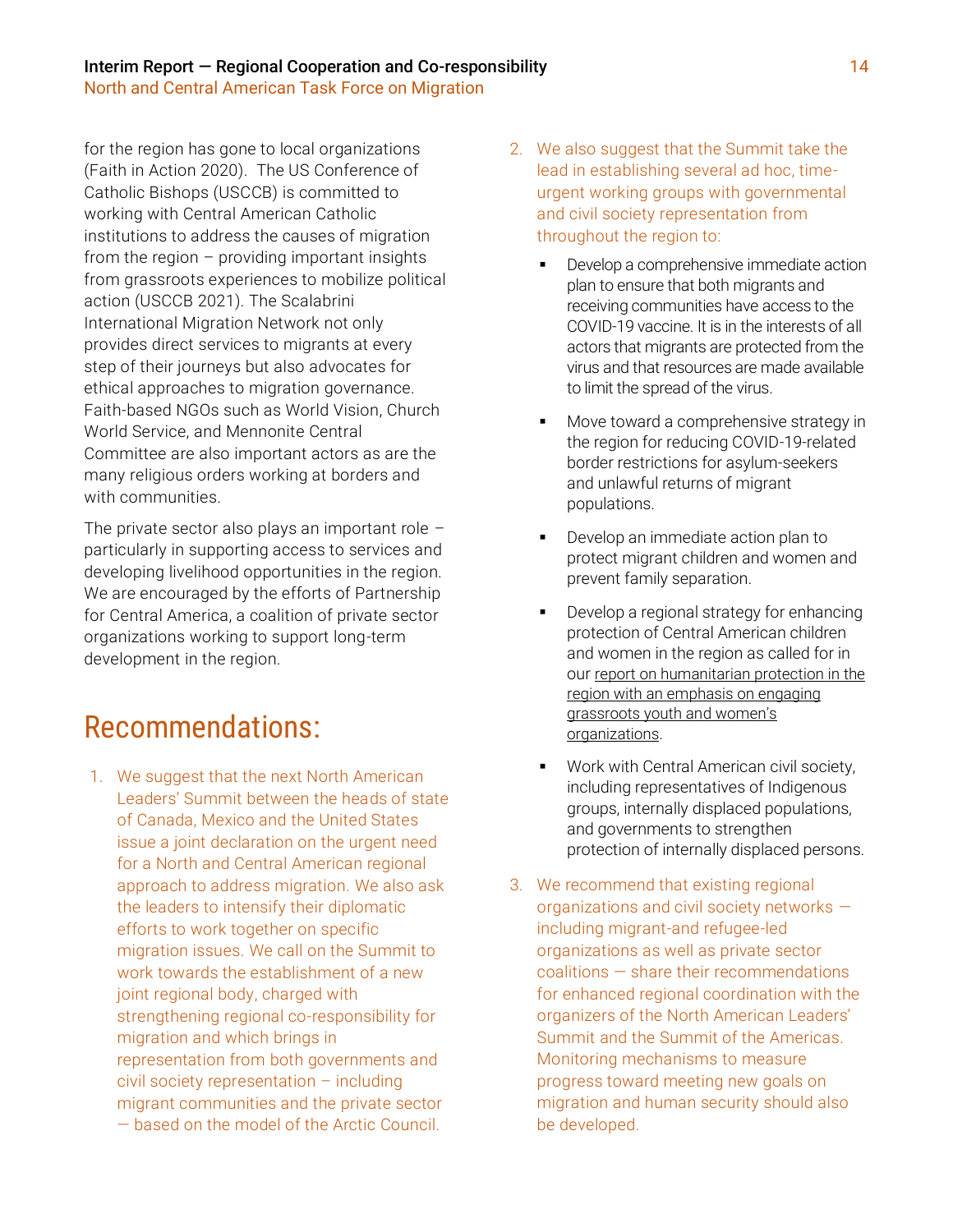4. Since migration is increasingly one of the most important issues for all countries in the Americas — not just in North and Central America but also in South America and the Caribbean — we recommend that the 2022 OAS Summit of the Americas include a focus on migration in order to address the important Americas-wide migration issues.

There is much to be done to address the causes and consequences of migration in the region. It is time to get started with a renewed comprehensive and regional response with a collaborative strategy and cooperative action.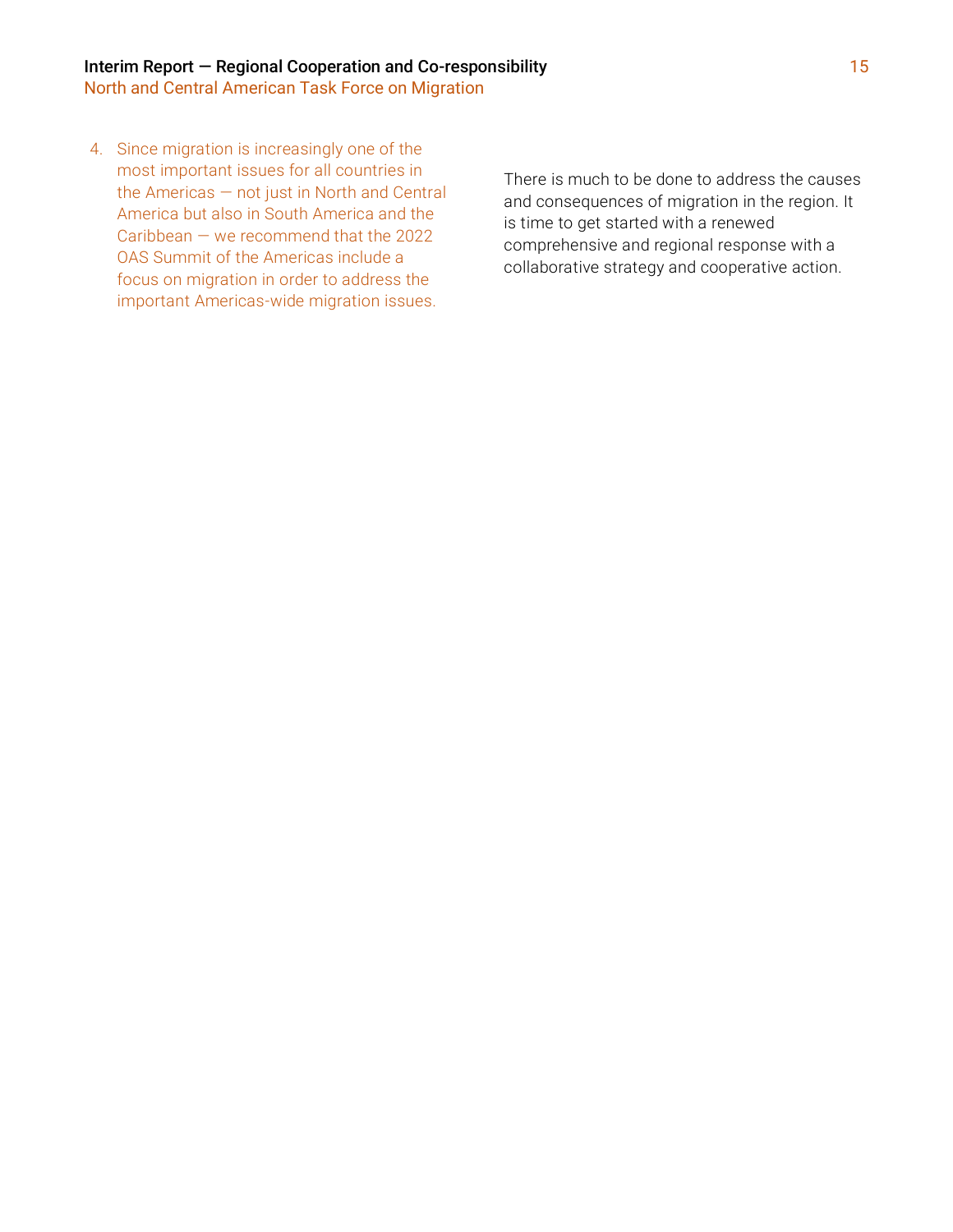# References

- Bello, Valeria. 2020. "The spiralling of the securitization of migration in the European Union: from the management of a 'crisis' to a governance of human mobility?" *Journal of Ethnic and Migration Studies.* December 2020. [https://www.tandfonline.com/doi/full/10.1080/1](https://www.tandfonline.com/doi/full/10.1080/1369183X.2020.1851464) [369183X.2020.1851464](https://www.tandfonline.com/doi/full/10.1080/1369183X.2020.1851464)
- Betts, Alexander. 2006. *Comprehensive Plans of Action: Insights from CIREFCA and the Indochinese Comprehensive Plan of Action.* UNHCR Working paper no 120. <https://www.unhcr.org/43eb6a152.pdf>
- Biden, U.S. President Joe. February 2021. "[Executive](http://www.whitehouse.gov/briefing-room/presidential-actions/2021/02/02/executive-order-creating-a-comprehensive-regional-framework-to-address-the-causes-of-migration-to-manage-migration-throughout-north-and-central-america-and-to-provide-safe-and-orderly-processing/)  [Order on Creating a Comprehensive Regional](http://www.whitehouse.gov/briefing-room/presidential-actions/2021/02/02/executive-order-creating-a-comprehensive-regional-framework-to-address-the-causes-of-migration-to-manage-migration-throughout-north-and-central-america-and-to-provide-safe-and-orderly-processing/)  [Framework to Address the Causes of Migration,](http://www.whitehouse.gov/briefing-room/presidential-actions/2021/02/02/executive-order-creating-a-comprehensive-regional-framework-to-address-the-causes-of-migration-to-manage-migration-throughout-north-and-central-america-and-to-provide-safe-and-orderly-processing/)  [to Manage Migration throughout North and](http://www.whitehouse.gov/briefing-room/presidential-actions/2021/02/02/executive-order-creating-a-comprehensive-regional-framework-to-address-the-causes-of-migration-to-manage-migration-throughout-north-and-central-america-and-to-provide-safe-and-orderly-processing/)  [Central America, and to Provide Safe and Orderly](http://www.whitehouse.gov/briefing-room/presidential-actions/2021/02/02/executive-order-creating-a-comprehensive-regional-framework-to-address-the-causes-of-migration-to-manage-migration-throughout-north-and-central-america-and-to-provide-safe-and-orderly-processing/)  [Processing of Asylum Seekers at the United](http://www.whitehouse.gov/briefing-room/presidential-actions/2021/02/02/executive-order-creating-a-comprehensive-regional-framework-to-address-the-causes-of-migration-to-manage-migration-throughout-north-and-central-america-and-to-provide-safe-and-orderly-processing/)  [States Border.](http://www.whitehouse.gov/briefing-room/presidential-actions/2021/02/02/executive-order-creating-a-comprehensive-regional-framework-to-address-the-causes-of-migration-to-manage-migration-throughout-north-and-central-america-and-to-provide-safe-and-orderly-processing/)" Exec. Order No. 14010, 86 F. R. 8267.
- Casella, Alexandra. 2016. *Managing the 'Boat People' Crisis: The Comprehensive Plan of Action for Indochinese Refugees.* International Peace Institute[. https://www.ipinst.org/wp](https://www.ipinst.org/wp-content/uploads/2016/10/1610-Managing-the-Boat-People-Crisis.pdf)[content/uploads/2016/10/1610-Managing-the-](https://www.ipinst.org/wp-content/uploads/2016/10/1610-Managing-the-Boat-People-Crisis.pdf)[Boat-People-Crisis.pdf](https://www.ipinst.org/wp-content/uploads/2016/10/1610-Managing-the-Boat-People-Crisis.pdf)
- Colomé, Desirée-Menéndez, Joachim A. Koops and Daan Weggenars. 2021. "A country of immigrants no more? The securitization of immigration in the National Security Strategies of the United States of America." *Global Affairs* 7(1). [https://www.tandfonline.com/doi/full/10.1080/2](https://www.tandfonline.com/doi/full/10.1080/23340460.2021.1888652) [3340460.2021.1888652](https://www.tandfonline.com/doi/full/10.1080/23340460.2021.1888652)
- Consejo de la Integración Social Centroamericana. 2020. *Política Social Integral Regional del SICA,2020-2040.* [https://eurosocial.eu/wp](https://eurosocial.eu/wp-content/uploads/2021/05/Politica-Social-Integral-Regional-del-SICA-2020-2040.pdf)[content/uploads/2021/05/Politica-Social-](https://eurosocial.eu/wp-content/uploads/2021/05/Politica-Social-Integral-Regional-del-SICA-2020-2040.pdf)[Integral-Regional-del-SICA-2020-2040.pdf](https://eurosocial.eu/wp-content/uploads/2021/05/Politica-Social-Integral-Regional-del-SICA-2020-2040.pdf)
- EFE. June 2021. "Panamá pide una solución [internacional conjunta a la situación de](http://www.swissinfo.ch/spa/panam%C3%A1-nicaragua_panam%C3%A1-pide-una-soluci%C3%B3n-internacional-conjunta-a-la-situaci%C3%B3n-de-nicaragua/46732190)  [Nicaragua](http://www.swissinfo.ch/spa/panam%C3%A1-nicaragua_panam%C3%A1-pide-una-soluci%C3%B3n-internacional-conjunta-a-la-situaci%C3%B3n-de-nicaragua/46732190)."
- Faith in Action, Iniciativa Causas Raiz. 2020. *Keep it Local.* [https://faithinactioninternational.org/keep](https://faithinactioninternational.org/keep-it-local/)[it-local/](https://faithinactioninternational.org/keep-it-local/)

Giorguli-Saucedo, S. E., García-Guerrero, V. M., & Masferrer, C. 2016. A migration system in the making: Demographic dynamics and migration policies in North America and the Northern Triangle of Central-America. (Policy Paper). Center for Demographic, Urban and Environmental Studies, El Colegio de México. [https://cedua.colmex.mx/assets/docs\\_cedua/ori](https://cedua.colmex.mx/assets/docs_cedua/original/128/Giorguli_Garcia_Masferrer_2016.pdf) [ginal/128/Giorguli\\_Garcia\\_Masferrer\\_2016.pdf](https://cedua.colmex.mx/assets/docs_cedua/original/128/Giorguli_Garcia_Masferrer_2016.pdf)

- Immigration, Refugees, and Citizenship Canada (IRCC). 2021. "[Canada announces 3 new](http://www.canada.ca/en/immigration-refugees-citizenship/news/2021/06/canada-announces-3-new-initiatives-to-welcome-and-support-more-refugees.html)  [initiatives to welcome and support more](http://www.canada.ca/en/immigration-refugees-citizenship/news/2021/06/canada-announces-3-new-initiatives-to-welcome-and-support-more-refugees.html)  [refugees](http://www.canada.ca/en/immigration-refugees-citizenship/news/2021/06/canada-announces-3-new-initiatives-to-welcome-and-support-more-refugees.html)."
- Mehler Paperny, Anna. April 2021. "[Canada Risks](http://www.reuters.com/world/americas/canada-risks-missing-annual-refugee-resettlement-target-after-slow-start-2021-04-28/)  [Missing Annual Refugee Annual Refugee](http://www.reuters.com/world/americas/canada-risks-missing-annual-refugee-resettlement-target-after-slow-start-2021-04-28/)  [Resettlement Target After Slow Start](http://www.reuters.com/world/americas/canada-risks-missing-annual-refugee-resettlement-target-after-slow-start-2021-04-28/)." Reuters.
- Mexican Foreign Ministry. 2021. "[Declaración](https://www.gob.mx/cms/uploads/attachment/file/605126/DECLARACIO_N_CONJUNTA._EL_SALVADOR_HONDURAS_GUATEMALA_ME_XICO.pdf)  [Conjunta El Salvador, Guatemala, Honduras y los](https://www.gob.mx/cms/uploads/attachment/file/605126/DECLARACIO_N_CONJUNTA._EL_SALVADOR_HONDURAS_GUATEMALA_ME_XICO.pdf)  [Estados Unidos Mexicanos](https://www.gob.mx/cms/uploads/attachment/file/605126/DECLARACIO_N_CONJUNTA._EL_SALVADOR_HONDURAS_GUATEMALA_ME_XICO.pdf)." Press Release, January 11, 2021.
- Merke, Federico, Oliver Stuenkel, Andreas E. Feldwann. 2021. Reimagining Regional Governance in Latin America. Carnegie Endowment for International Peace. [https://carnegieendowment.org/2021/06/24/rei](https://carnegieendowment.org/2021/06/24/reimagining-regional-governance-in-latin-america-pub-84813) [magining-regional-governance-in-latin-america](https://carnegieendowment.org/2021/06/24/reimagining-regional-governance-in-latin-america-pub-84813)[pub-84813](https://carnegieendowment.org/2021/06/24/reimagining-regional-governance-in-latin-america-pub-84813)
- Mexican Foreign Ministry. 2021. "Declaración [Conjunta El Salvador, Guatemala, Honduras y los](https://www.gob.mx/cms/uploads/attachment/file/605126/DECLARACIO_N_CONJUNTA._EL_SALVADOR_HONDURAS_GUATEMALA_ME_XICO.pdf)  [Estados Unidos Mexicanos](https://www.gob.mx/cms/uploads/attachment/file/605126/DECLARACIO_N_CONJUNTA._EL_SALVADOR_HONDURAS_GUATEMALA_ME_XICO.pdf)." Press Release, January 11, 2021.
- Meyer, Peter. 2019. "The InterAmerican Treaty of Reciprocal Assistance and the Crisis in Venezuela." *CRS Insights.*  <https://fas.org/sgp/crs/row/IN11116.pdf>

Meyer, Peter. 2021. "US Strategy for Engagement in Central America: Overview." CRS Insights. <https://fas.org/sgp/crs/row/IF10371.pdf>

MIRPS. 2020. III Annual Report of the Comprehensive Regional Protection and Solutions Framework. **UNHCR** 

[https://reliefweb.int/sites/reliefweb.int/files/reso](https://reliefweb.int/sites/reliefweb.int/files/resources/opendocpdf_1.pdf) [urces/opendocpdf\\_1.pdf.](https://reliefweb.int/sites/reliefweb.int/files/resources/opendocpdf_1.pdf) Original Spanish version available here:

[https://reliefweb.int/report/mexico/iii-informe](https://reliefweb.int/report/mexico/iii-informe-anual-del-marco-integral-regional-para-la-protecci-n-y-soluciones-mirps)[anual-del-marco-integral-regional-para-la](https://reliefweb.int/report/mexico/iii-informe-anual-del-marco-integral-regional-para-la-protecci-n-y-soluciones-mirps)[protecci-n-y-soluciones-mirps](https://reliefweb.int/report/mexico/iii-informe-anual-del-marco-integral-regional-para-la-protecci-n-y-soluciones-mirps)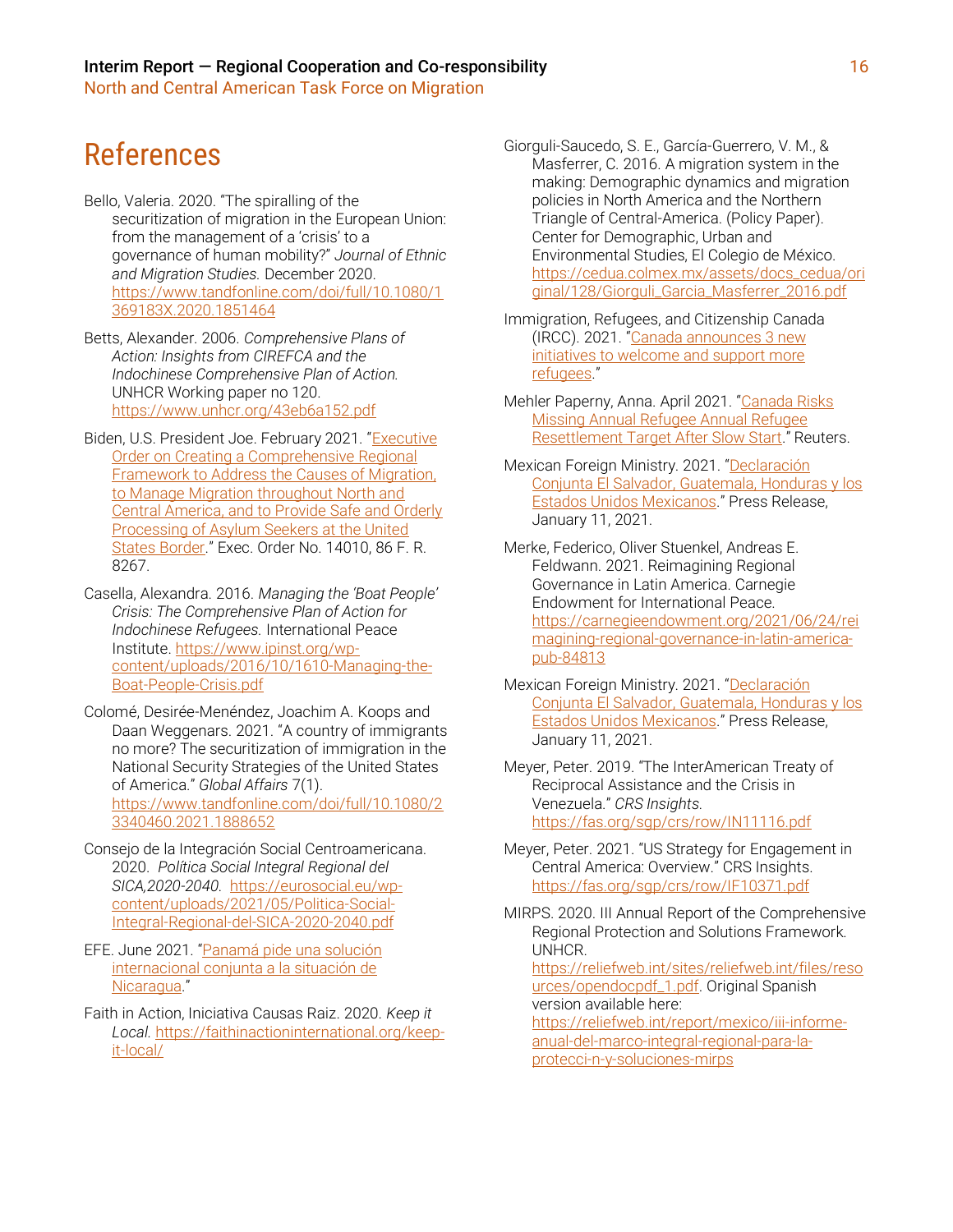North and Central American Task Force on Migration

- Mixed Migration Centre 2019. *The ever-rising Securitisation of Mixed Migration.* Mixed Migration Centre. [https://mixedmigration.org/articles/the](https://mixedmigration.org/articles/the-ever-rising-securitisation-of-mixed-migration/)[ever-rising-securitisation-of-mixed-migration/](https://mixedmigration.org/articles/the-ever-rising-securitisation-of-mixed-migration/)
- National Security Council. 2021a. *Collaborative Migration Management Strategy.* <https://www.hsdl.org/?abstract&did=856842>
- National Security Council. 2021b. *U.S. Strategy for Addressing the Root Causes of Migration in Central America.*  <https://www.hsdl.org/?abstract&did=856842>
- Organization of American States. 2021. Multilateral treaties. [http://www.oas.org/juridico/english/sigs/b-](http://www.oas.org/juridico/english/sigs/b-29.html)[29.html](http://www.oas.org/juridico/english/sigs/b-29.html)
- Panama. Ministerio de Relaciones Exteriores. 2021. Panamá celebra primera reunion de alto nivel sobre migración irregular. 10 agosto. [https://mire.gob.pa/panama-celebra-primera](https://mire.gob.pa/panama-celebra-primera-reunion-de-alto-nivel-sobre-migracion-irregular/)[reunion-de-alto-nivel-sobre-migracion-irregular/](https://mire.gob.pa/panama-celebra-primera-reunion-de-alto-nivel-sobre-migracion-irregular/)
- Redmond, Ron. "The Human Side of CIREFCA." *Refugees Magazine*, no. 99, March 1, 1995. [https://www.unhcr.org/en](https://www.unhcr.org/en-us/publications/refugeemag/3b5426de4/refugees-magazine-issue-99-regional-solutions-human-side-cirefca.html)[us/publications/refugeemag/3b5426de4/refugee](https://www.unhcr.org/en-us/publications/refugeemag/3b5426de4/refugees-magazine-issue-99-regional-solutions-human-side-cirefca.html) [s-magazine-issue-99-regional-solutions-human](https://www.unhcr.org/en-us/publications/refugeemag/3b5426de4/refugees-magazine-issue-99-regional-solutions-human-side-cirefca.html)[side-cirefca.html.](https://www.unhcr.org/en-us/publications/refugeemag/3b5426de4/refugees-magazine-issue-99-regional-solutions-human-side-cirefca.html)
- Robinson, W. Courtland. "The Comprehensive Plan of Action for Indochinese Refugees, 1989-1997: Sharing the Burden and Passing the Buck." *Journal of Refugee Studies* 17, no. 3 (2004): 319– 33[. https://doi.org/10.1093/jrs/17.3.319.](https://doi.org/10.1093/jrs/17.3.319)
- Southcom (US Southern Command). 2021. "Panama hosts Central American Security Conference." June[. https://www.southcom.mil/MEDIA/NEWS-](https://www.southcom.mil/MEDIA/NEWS-ARTICLES/Article/2672681/panam-hosts-central-american-security-conference/)[ARTICLES/Article/2672681/panam-hosts](https://www.southcom.mil/MEDIA/NEWS-ARTICLES/Article/2672681/panam-hosts-central-american-security-conference/)[central-american-security-conference/](https://www.southcom.mil/MEDIA/NEWS-ARTICLES/Article/2672681/panam-hosts-central-american-security-conference/)
- United Nations. 1989. *International Conference on Indo-Chinese Refugees: Report of the Secretary-General*. New York, NY: UNHCR, 1989. [https://undocs.org/A/44/523.](https://undocs.org/A/44/523)
- UNHCR. 1996. *Update on Regional Developments in Asia and Oceania*. New York, NY: UNHCR. [https://www.unhcr.org/3ae68cf94.pdf.](https://www.unhcr.org/3ae68cf94.pdf)
- US Conference of Catholic Bishops (USCCB) 2021. "Letter to Vice-President Harris regarding Central America." 3 June 2021. [https://www.usccb.org/resources/letter-vice-](https://www.usccb.org/resources/letter-vice-president-harris-regarding-central-america-june-3-2021)

.

[president-harris-regarding-central-america-june-](https://www.usccb.org/resources/letter-vice-president-harris-regarding-central-america-june-3-2021)[3-2021](https://www.usccb.org/resources/letter-vice-president-harris-regarding-central-america-june-3-2021)